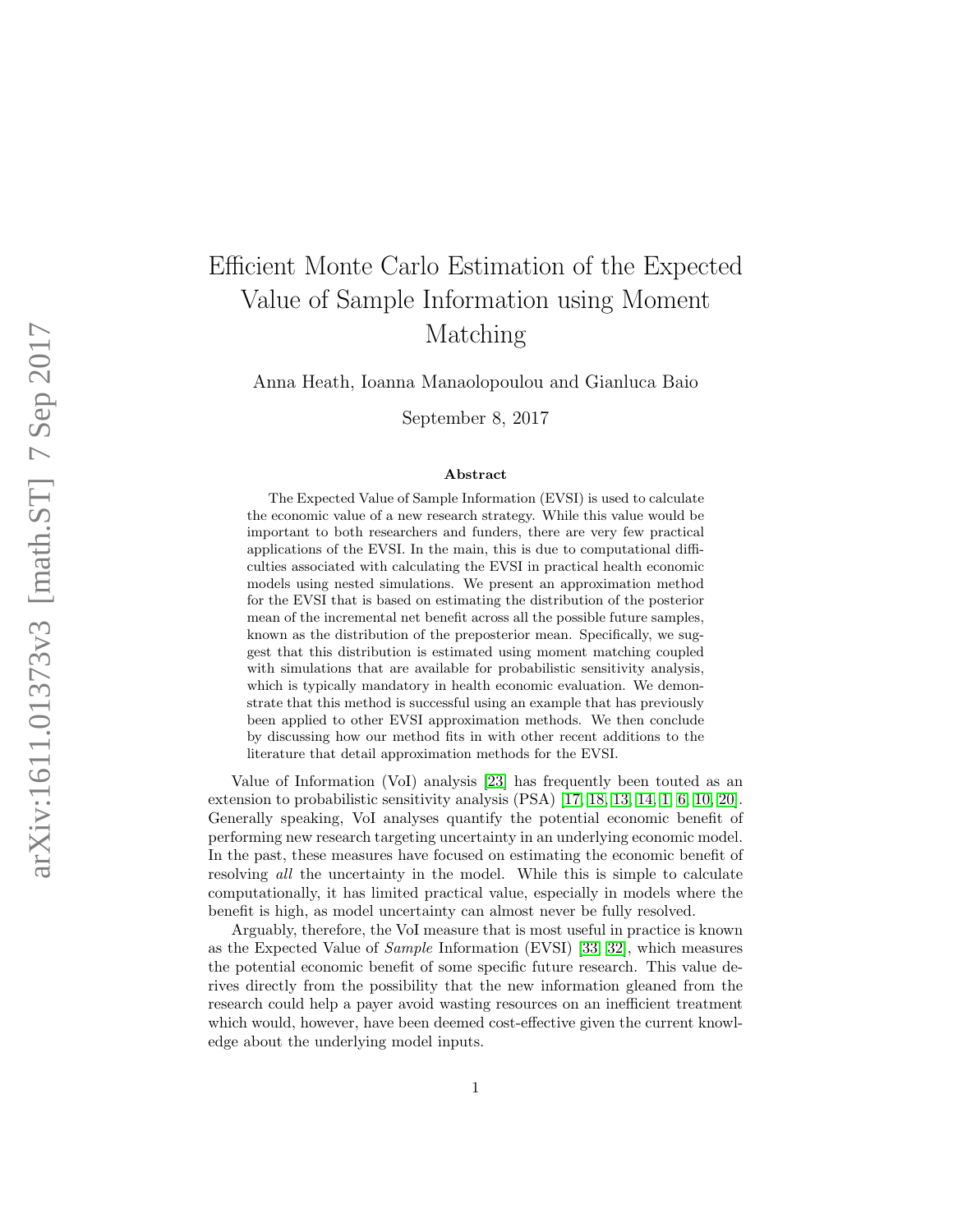Despite the obvious benefits of calculating the EVSI, especially in terms of efficiently using research and development budgets, practical applications of EVSI calculations are scarce [\[34\]](#page-17-2). Initially, this was because the published approaches to calculating the EVSI were based on computationally intensive nested Monte Carlo (MC) procedures [\[9\]](#page-15-3). Some older methods avoid the need for nested simulation by assuming certain model conditions such as independence in the model parameters and linearity [\[1\]](#page-15-0), which reduced the computation time but limited the applicability of these methods.

More recently, EVSI research has been active and this has led to the proposal of several alternative calculation methods. Some of these more recent methods calculate the EVSI for specific designs, such as cluster randomised clinical trials [\[41,](#page-18-0) [8,](#page-15-4) [1\]](#page-15-0), while others use approximations to avoid using nested simulations [\[7,](#page-15-5) [25,](#page-16-6) [24\]](#page-16-7). The most recent approaches have been developed to avoid rerunning the economic model, which means that the EVSI can be calculated using the samples that have already been obtained to perform the, often mandatory, probabilistic sensitivity analysis (PSA) [\[27,](#page-17-3) [37\]](#page-17-4). These methods may be suitable in certain situations, especially in settings where each model run requires a large amount of computational time. However, they either require the specification of sufficient statistics or a large number of matrix calculations.

In this paper, we present a new computation method for the EVSI that can be used irrespective of the underlying structure in the health economic model. The method is based on determining the properties of a specific function of the net benefit. We suggest an approximation based on these properties and then demonstrate how this can be used to calculate the EVSI. Specifically, the approximation reuses PSA samples from the underlying model alongside a small number of estimates of the variance of the incremental net benefit obtained by rerunning the model. Therefore, this method relies on around 30 nested simulations compared to at least 600 [\[28\]](#page-17-5) for a standard EVSI analysis.

In models with a relatively short run time, our method has a similar computational cost to more recent alternatives. It is also simple to implement for virtually all model structures and realistic trial designs, possibly accounting for missingness or problems with follow-up, as it relies simply on Bayesian updating and variance calculations. Most importantly, the required Bayesian updating is in the same form as the analysis that would be required once the data are collected, which aligns the model used to plan the study with the one used for the actual data analysis. This is not always the case with traditional methods, when sample size calculations are based on simplistic approximations and analytic formulæ.

The presentation of our method begins in §[1](#page-2-0) with the introduction of notation and other key concepts. The estimation method is then presented in §[2](#page-5-0) and it is implemented for an example from Ades *et al.* [\[1\]](#page-15-0) in  $\S$ [3.](#page-10-0) Finally, we conclude with a discussion of the computational burden of this method and how this compares to other methods. This allows for the recommendation of when this new tool may be more suitable than the alternatives.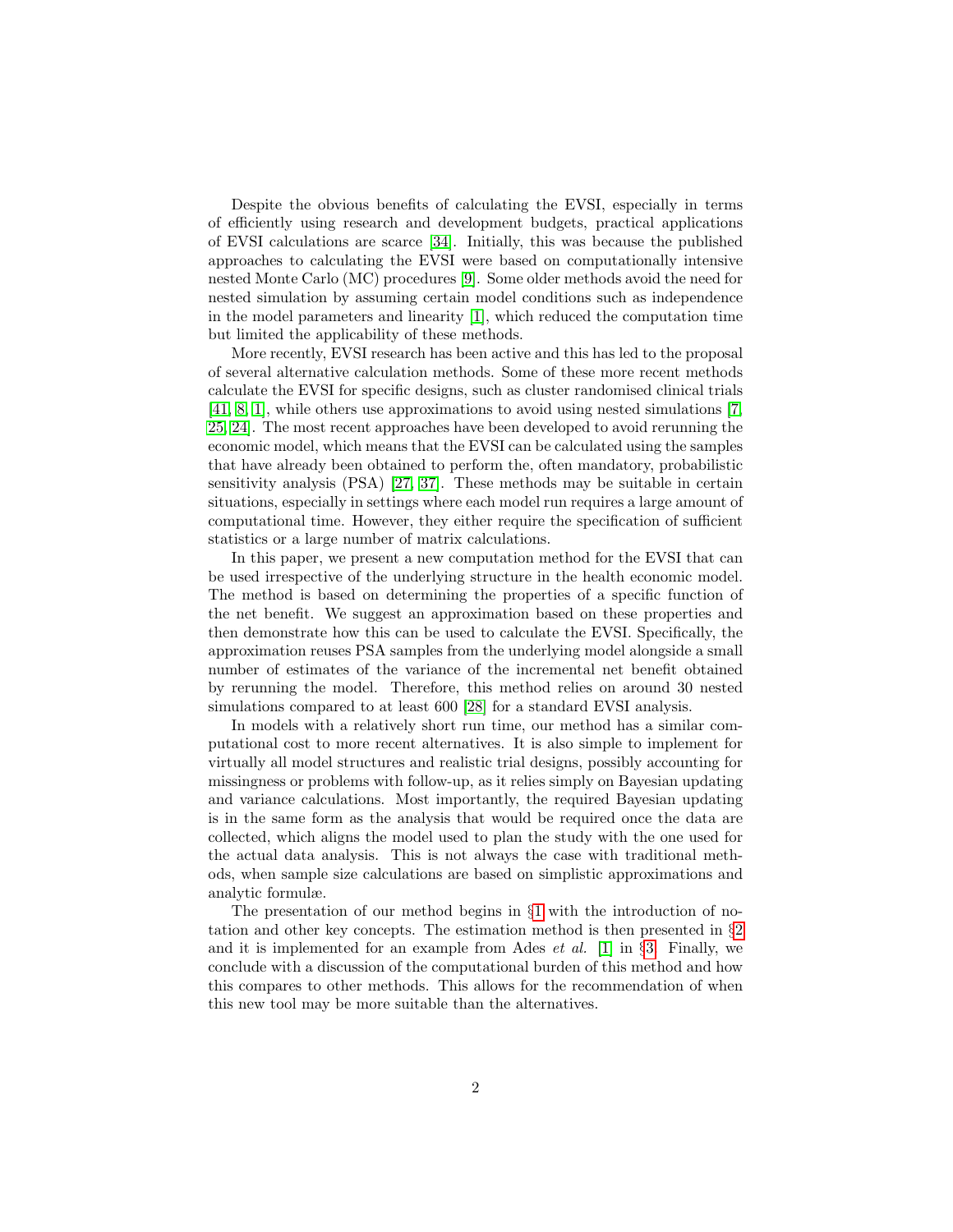## <span id="page-2-0"></span>1 Notation and Concepts

The EVSI is calculated as the difference between the value of the decision made under the current level of uncertainty and the expected value of the decision made with the additional information contained in the future trial. To present both the EVSI and our method more formally, we begin by introducing some notation and key concepts. First, we assume that the health economic model is defined using a set of parameters, denoted  $\theta$ . To perform Probabilistic Sensitivity Analysis (PSA), the current level of uncertainty in these parameters, based on literature reviews, clinical trials or meta analyses, is defined using a probability distribution  $p(\boldsymbol{\theta})$  [\[5\]](#page-15-6).

To calculate the EVSI, it is assumed that T treatments are under consideration. To compare these treatments, we define the net benefit of each treatment  $t = 1, ..., T$  based on these model parameters, which we indicate as  $NB_t^{\theta}$ . Strictly speaking, we assume that  $NB_t^{\theta}$  does not reflect individual level uncertainty so if all the  $\theta$  values were known with certainty then  $NB_t^{\theta}$  would be a fixed number. The value of the best decision under current information is the treatment with the maximum net benefit value

$$
\max_t \mathbf{E}_{\theta}\left[\mathbf{N}\mathbf{B}^{\theta}_t\right].
$$

The EVSI is concerned with a trial in which we gain "more information" by gathering a new dataset  $\boldsymbol{X}$ . This new dataset is what we would collect in the future trial, for example the number of patients responding to a treatment or the number of false positive test results. These data are useful as they provide us with more information about the underlying model parameters which, in turn, influence the decision. Specifically, if the future trial had already been undertaken and the data observed as  $x$ , the optimal decision conditional on that observed sample would be

$$
\max_t \mathrm{E}_{\theta|\boldsymbol{X}=\boldsymbol{x}}\left[\mathrm{NB}_t^{\theta}\right],
$$

where the expectation of the net benefit is taken over the distribution of the parameters *conditional* on the information in the sample  $x$ .

However, as new research has not been carried out yet and the data  $\boldsymbol{X}$  have not been observed, the EVSI is calculated by averaging over all possible future datasets to give the average value of the decision made with the additional information contained in the sample;

<span id="page-2-1"></span>
$$
\text{EVSI} = \mathbf{E}_{\mathbf{X}} \left[ \max_{t} \mathbf{E}_{\theta|\mathbf{X}} \left[ \mathbf{N} \mathbf{B}_{t}^{\theta} \right] \right] - \max_{t} \mathbf{E}_{\theta} \left[ \mathbf{N} \mathbf{B}_{t}^{\theta} \right]. \tag{1}
$$

In general, the distribution of all the possible future samples is defined using the same distribution that would be used to model the data if it had been observed [\[37,](#page-17-4) [27\]](#page-17-3). Formally, this means that the distribution of  $\boldsymbol{X}$  is defined through its relationship with  $\theta$ , this allows us to sample values from the distribution of  $p(X)$  as we will see in §[2.3.](#page-7-0)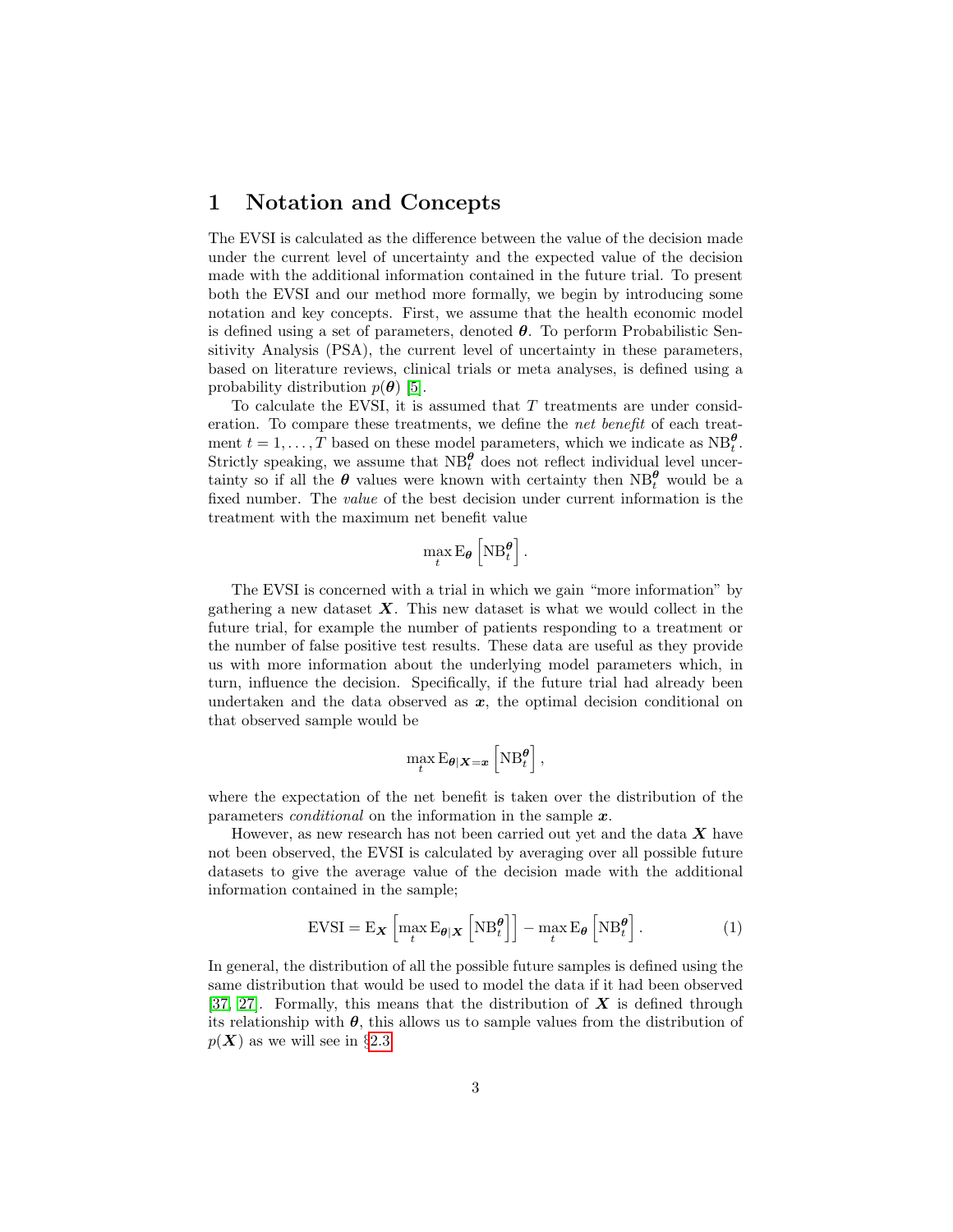The analysis required for the EVSI is exactly the analysis that would be required if the statistical modelling underpinning the health economic model was inferred using Bayesian methods. In this setting, the PSA distributions for the parameters would be called the *prior* for  $\theta$  and this *prior* is combined with the data  $\boldsymbol{X}$  to update the information about the model parameters and determine a *posterior* distribution for the parameters  $\theta$  *conditional* on the data X. In fact, in Bayesian analysis, the inner expectation in the first term of equation [\(1\)](#page-2-1) is known as the preposterior mean, i.e. the posterior mean before the data have been collected. The preposterior mean, which we will denote  $\mu_t^{\mathbf{X}},$ is the key element in the EVSI calculation and it is also the term that makes the EVSI computationally expensive, as it has traditionally been estimated by simulation. In the most general setting, this requires posterior updating, usually with Markov Chain Monte Carlo (MCMC) methods, which are very computationally intensive.

Therefore, all the approximation methods  $[1, 7, 24, 37, 27]$  $[1, 7, 24, 37, 27]$  $[1, 7, 24, 37, 27]$  $[1, 7, 24, 37, 27]$  $[1, 7, 24, 37, 27]$  focus on estimating this preposterior mean without using full MCMC sampling. Our approximation reuses the information contained in  $NB_t^{\theta}$  to estimate the preposterior mean or more specifically the distribution of the preposterior mean. The concept of "distribution of a mean" is rather counterintuitive in a standard statistical analysis. However, it makes sense in this context, because we are interested in the posterior before the data have been collected. This implies that there is uncertainty as to which of all the possible future samples will occur, were we to conduct the study. Each possible sample would yield a different posterior mean and so the sampling distribution for the data induces a distribution over the posterior means. To make this more clear, we use a simple example, which is also used to highlight how  $\text{NB}_t^{\theta}$  can be used to approximate this distribution.

#### <span id="page-3-0"></span>1.1 The distribution of the preposterior mean – an example

Suppose that a new drug is available and is associated with a probability  $\theta$ of curing a particular disease. As this drug is new, we assume that there is very limited evidence on its effectiveness. This could be expressed, in a very simplistic way, by assuming that all values for  $\theta$ , between 0 and 1, are equally likely. Mathematically, this is equivalent to modelling  $\theta \sim$  Uniform(0,1). Of course, in practical settings, it is likely that information about the effectiveness of the treatment is available and this could be easily included by using an alternative distribution for  $p(\theta)$ .

In this simple model, the treatment is effective if the disease has been cured and the drug costs are known to be equal to c. As we are only interested in population level effectiveness, the effectiveness of the treatment is the probability of a cure  $\theta$ . We finally assume that the decision maker is prepared to pay k monetary units for each person that is cured of the disease.

To simplify this example further, the new treatment is being compared with the current standard of care, which is to leave the disease untreated. This option has no cost but also has no effectiveness as this (non-life-threatening) disease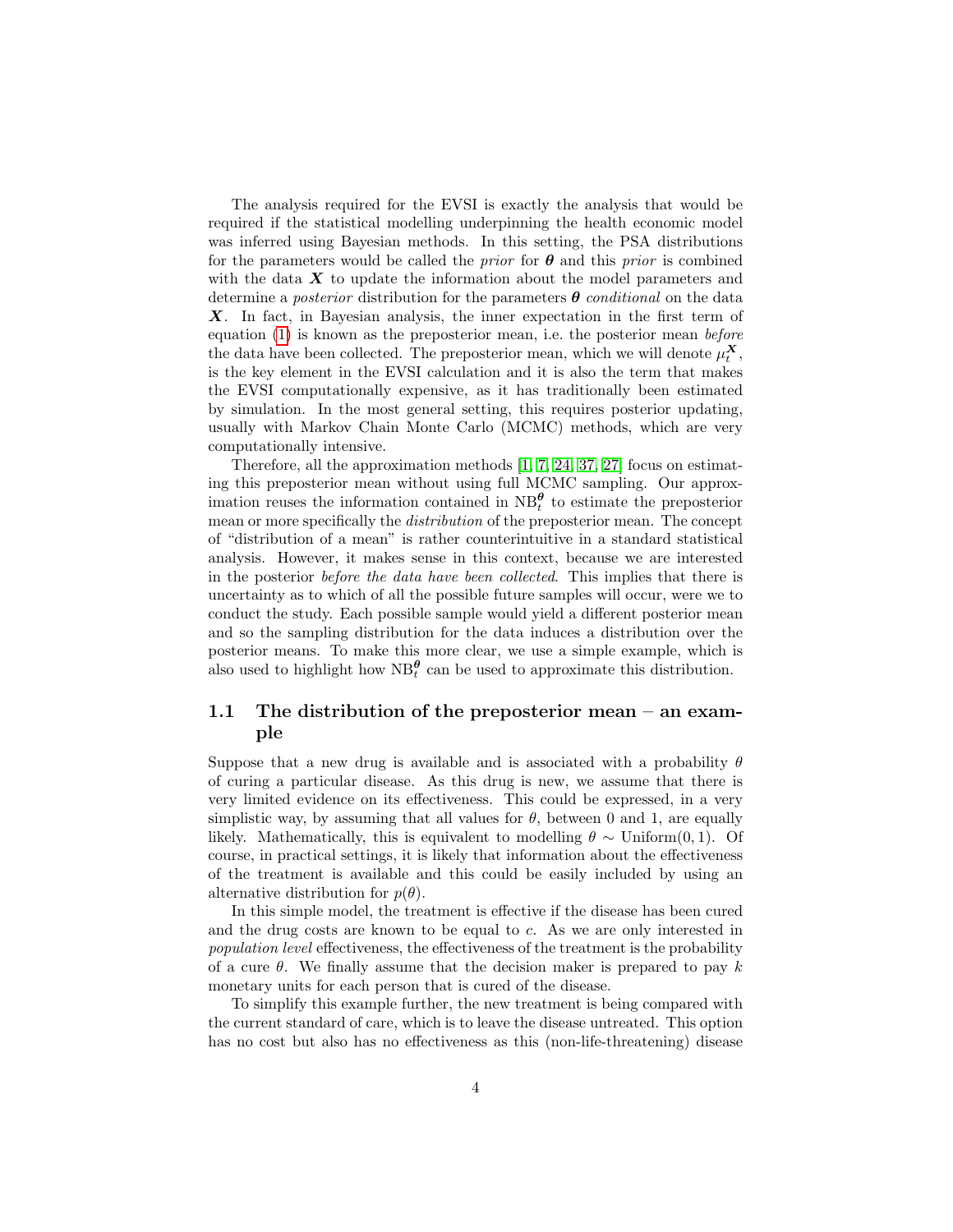does not improve without drug intervention. Thus, the two net benefit values are

$$
NB_1^{\theta} = 0 \quad \text{and} \quad NB_2^{\theta} = k\theta - c.
$$

The trial involves giving  $N$  people the drug and observing how many are cured. This means that the sampling variability can be characterised using a Binomial distribution  $X | \theta \sim \text{Binomial}(N, \theta)$ , with  $\theta$  the probability of being cured. The distribution  $p(X | \theta)$  and the *prior* for  $\theta$  can then be combined to give the predictive distribution of the future samples  $X$  as

$$
p(X) = \int_0^1 p(X | \theta) p(\theta) d\theta
$$
  
= 
$$
\int_0^1 {N \choose X} \theta^X (1 - \theta)^{N - X} \times 1 d\theta
$$
  
= 
$$
\frac{X!(N - X)!N!}{(N + 1)!X!(N - X)!} = \frac{1}{N + 1}
$$

.

This calculation implies that, if we begin by assuming that all values for  $\theta$  are equally likely, then all values of the future sample are equally likely. This is because the possible values for X, the number of people cured, are  $0, 1, \ldots, N$ and each of them has probability  $\frac{1}{N+1}$ .

Once the distribution for the possible data values is known, the distribution of the preposterior mean is found by calculating the posterior mean for both the net benefit functions. As  $NB_1^{\theta}$  does not depend on  $\theta$ , the posterior mean for  $NB_1^{\theta}$  is  $\mu_1^X = 0$ . Therefore, the preposterior mean for  $NB_1^{\theta}$  does not have a distribution in this example and is just equal to 0. However, the posterior mean for  $NB_2^{\theta}$  does depend on the future sample X:

$$
\mu_2^X = \mathcal{E}_{\theta|X} \left[ \mathcal{NB}_2^{\theta} \right] = \int_0^1 (k\theta - c) \ p(\theta | X) \, d\theta
$$

$$
= k \left( \int_0^1 \theta \, p(\theta | X) \, d\theta \right) - c
$$

$$
= k \frac{1+X}{2+N} - c,
$$

as the second integral is exactly the mean of  $\theta \mid X$  and it can be shown that  $\theta \mid X \sim \text{Beta}(1 + X, 1 + N)$ . Therefore, the distribution of  $\mu_2^X$  is directly related to the distribution of  $X$ , which assumes that all values for  $X$  are equally likely and thus all values of  $\mu_2^X$  are equally likely. However, this belief for X is a direct result of our initial beliefs that all values of  $\theta$  are equally likely. In this sense, the distribution of the preposterior mean is strongly linked to our initial beliefs about  $\theta$  which are encoded in our prior distribution. The supplementary material presents two alternative models in order to demonstrate that the prior distribution for  $\theta$  is similar to the distribution of the preposterior mean, in many settings.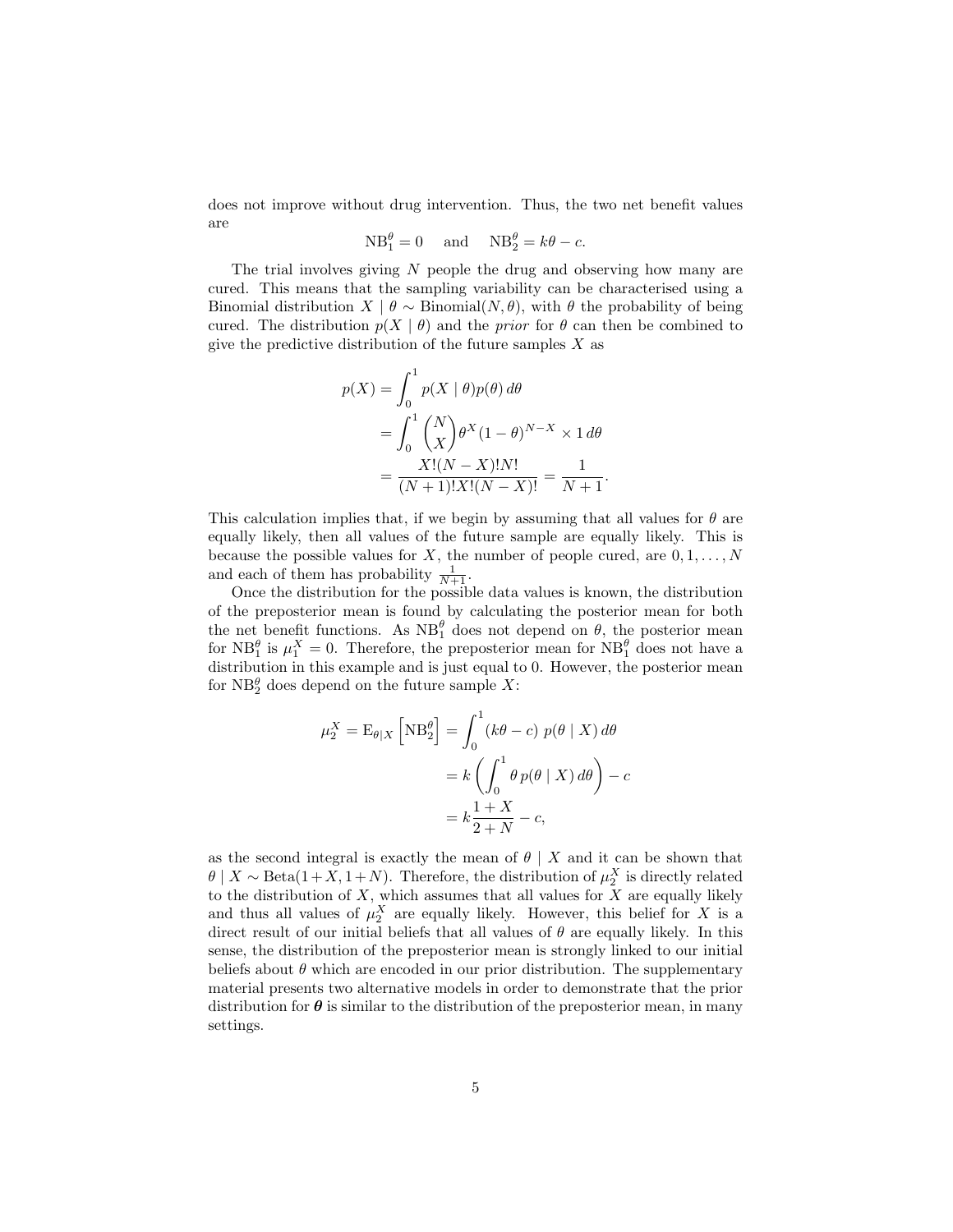## <span id="page-5-0"></span>2 Estimating the distribution of the preposterior mean

Historically, EVSI calculations have been carried out by estimating the distribution of the preposterior mean by Monte Carlo simulation [\[31,](#page-17-6) [9,](#page-15-3) [1\]](#page-15-0) or by approximating the relationship between the samples  $\boldsymbol{X}$  and the posterior mean [\[37,](#page-17-4) [1\]](#page-15-0). However, we have just demonstrated that the distribution of the preposterior mean for the net benefit, which we will indicate with  $p(\mu_t^{\mathbf{X}})$ , is related to the prior for the model parameters. More importantly, in health economic evaluations, PSA samples from the prior are already available when the EVSI is being calculated [\[5,](#page-15-6) [3,](#page-15-7) [2\]](#page-15-8). Therefore, these PSA samples can be used to save computational time when estimating  $p(\mu_t^X)^1$  $p(\mu_t^X)^1$ . Specifically, our method estimates  $p(\mu_t^{\mathbf{X}})$  using the PSA samples and additional knowledge about the mean and variance of the preposterior mean, which are both estimated by simulation.

#### 2.1 Expectation and Variance for the preposterior mean

To estimate the mean and variance of  $\mu_t^{\mathbf{X}}$ , we use formulæ for conditional iter-ated expectation [\[40\]](#page-18-1). Firstly, this implies that the mean of  $\mu_t^{\mathbf{X}}$  is given by

$$
\mathrm{E}_{\boldsymbol{X}}\left[\mu_t^{\boldsymbol{X}}\right] = \mathrm{E}_{\boldsymbol{X}}\left[\mathrm{E}_{\boldsymbol{\theta}|\boldsymbol{X}}\left[\mathrm{NB}_t^{\boldsymbol{\theta}}\right]\right] = \mathrm{E}_{\boldsymbol{\theta}}\left[\mathrm{NB}_t^{\boldsymbol{\theta}}\right],
$$

i.e. the average of the preposterior mean is equal to the mean of the  $NB_t^{\theta}$ , which can be obtained using the PSA samples for the net benefit. This implies that performing the EVSI analysis, i.e. considering the possible values of a future data set before obtaining data, cannot give any additional information or change our current decision, as on average the optimal decision would remain the same. To actually change the optimal decision the research must be carried out.

Secondly, the variance of the preposterior mean is given by

$$
\text{Var}_{\mathbf{X}}\left[\mu_t^{\mathbf{X}}\right] = \text{Var}_{\mathbf{X}}\left[\text{E}_{\theta|\mathbf{X}}\left[\text{NB}_t^{\theta}\right]\right] = \text{Var}_{\theta}\left[\text{NB}_t^{\theta}\right] - \text{E}_{\mathbf{X}}\left[\text{Var}_{\theta|\mathbf{X}}\left[\text{NB}_t^{\theta}\right]\right].
$$

In other words, the variance of the preposterior mean is equal to the variance of the net benefit minus the average posterior variance, over all possible future samples.

Therefore, to calculate the mean and variance of the preposterior mean by simulation, we only need to estimate the average posterior variance over all possible samples  $X$ , as long as the PSA samples have already been obtained. Most importantly, §[2.3](#page-7-0) demonstrates that a suitable estimate of the expected posterior variance can be obtained using only a small number of simulated future samples. This significantly reduces the number of samples required to calculate the EVSI compared to standard simulation based methods.

<span id="page-5-1"></span><sup>&</sup>lt;sup>1</sup>Menzies [\[27\]](#page-17-3) also uses the similarity between the PSA samples for the net benefit and the distribution of the preposterior mean as a basis for his method but the proposed transformations differ significantly.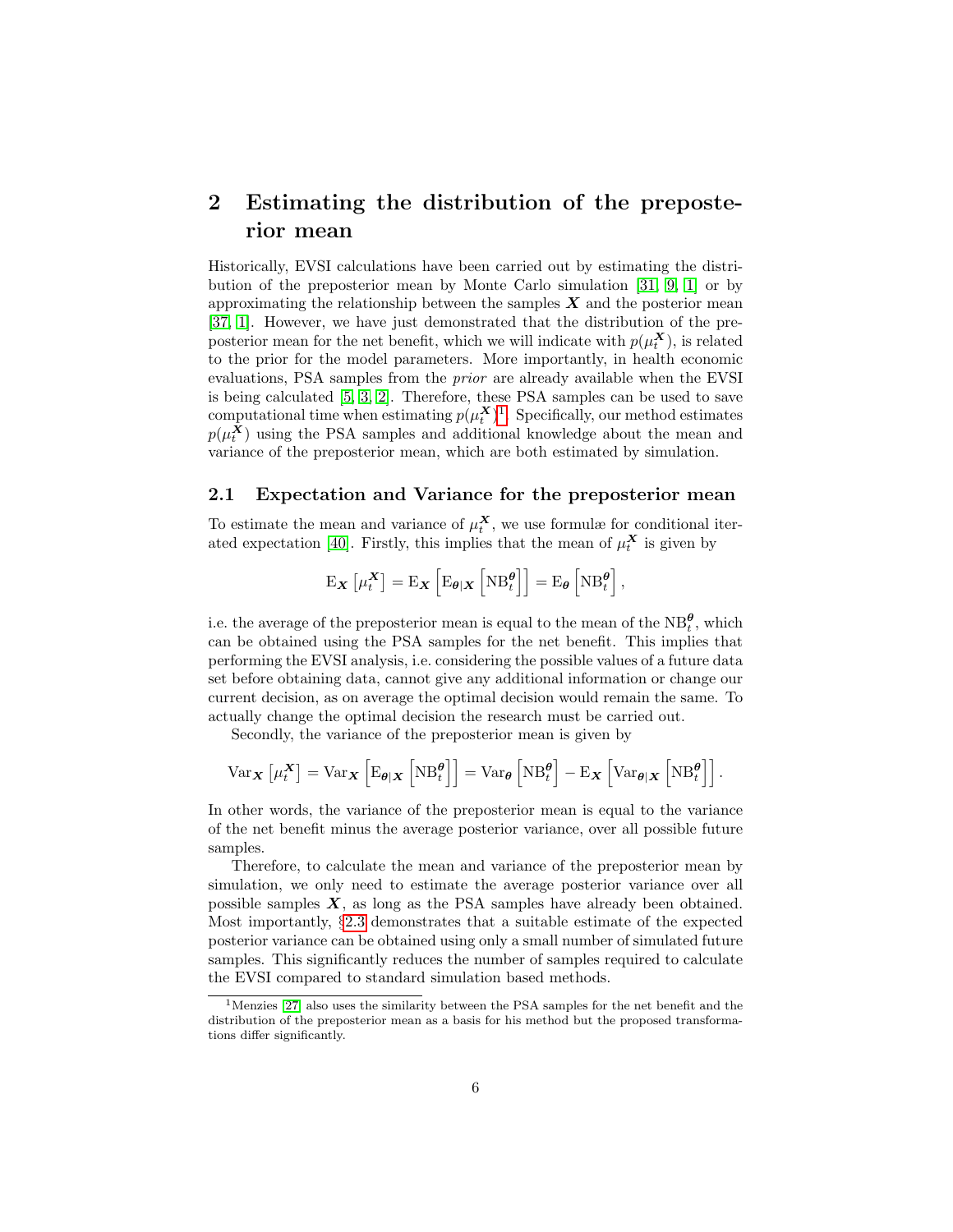#### 2.2 Moment Matching

Assuming that the mean and variance of the preposterior mean have been estimated,  $p(\mu_t^{\mathbf{X}})$  can be approximated using *moment matching* [\[12,](#page-15-9) [19\]](#page-16-8). In general, this involves approximating  $p\left(\mu_t^{\mathbf{X}}\right)$  by taking a known distribution and ensuring that the mean and variance of this distribution equal the mean and variance of  $p(\mu_t^{\mathbf{X}})$ . For example, this moment matching method could involve approximating the distribution of the preposterior mean by a Normal distribution with the correct mean and variance.

However, this strategy is unlikely to give accurate estimates, as the EVSI is strongly influenced by the tails of the distribution of the preposterior mean because this is where the optimal decision is most likely to change. Therefore, the EVSI estimate will be significantly improved if the distribution of the preposterior mean is approximated by moment matching with the PSA samples for  $NB<sub>t</sub><sup>θ</sup>$ . As these samples represent our initial beliefs about the net benefit of each treatment and, as seen in §[1.1,](#page-3-0) our initial beliefs have a strong impact on the shape of  $p(\mu_t^{\mathbf{X}})$ .

#### 2.2.1 Linear transformation to moment match

In practice, we suggest that a linear transformation of the  $NB_t^{\theta}$  should be used to estimate the distribution of the preposterior mean by moment matching. This involves estimating the constants a and b such that  $a NB_t^{\theta} + b$  has the same mean and variance as  $p(\mu_t^{\mathbf{X}})$ :

$$
\mathbf{E}_{\theta} \left[ a \ \mathbf{N} \mathbf{B}_{t}^{\theta} + b \right] = \mathbf{E}_{\mathbf{X}} \left[ \mu_{t}^{\mathbf{X}} \right] \Rightarrow a \mathbf{E}_{\theta} \left[ \mathbf{N} \mathbf{B}_{t}^{\theta} \right] + b = \mathbf{E}_{\theta} \left[ \mathbf{N} \mathbf{B}_{t}^{\theta} \right]
$$
\n
$$
\text{Var}_{\theta}[a \ \mathbf{N} \mathbf{B}_{t}^{\theta} + b] = \text{Var}_{\mathbf{X}} \left[ \mu_{t}^{\mathbf{X}} \right] \Rightarrow a^{2} \text{Var}_{\theta} \left[ \mathbf{N} \mathbf{B}_{t}^{\theta} \right] = \sigma^{2},
$$

where  $\sigma^2$  is the variance of the preposterior mean that is calculated as the difference between the variance of the net benefit and the expected posterior variance. Solving for  $a$  and  $b$  yields

<span id="page-6-0"></span>
$$
a = \sqrt{\frac{\text{Var}_{\mathbf{X}}\left[\mu_t^{\mathbf{X}}\right]}{\text{Var}_{\theta}\left[\text{NB}_t^{\theta}\right]}} = \frac{\sigma}{\sqrt{\text{Var}_{\theta}\left[\text{NB}_t^{\theta}\right]}} \quad \text{and} \quad b = \text{E}_{\theta}\left[\text{NB}_t^{\theta}\right](1-a), \quad (2)
$$

which depend on the expectation and variance of the net benefit and its expected posterior variance.

Interestingly, these constants allow for a relatively simple interpretation of the approximation of  $p(\mu_t^X)$ . The constant a is related to the reduction in the net benefit variance that will be obtained by learning  $X$ . This means that the more information  $X$  contains about the net benefit, the higher the value of  $a$ . In some ways, we can think of this as the amount of variance that is "explained" by the fact that we have not yet observed  $X$ .

The constant  $b$  is then the mean of the preposterior distribution weighted by one minus this explained variance where the weight is related to how much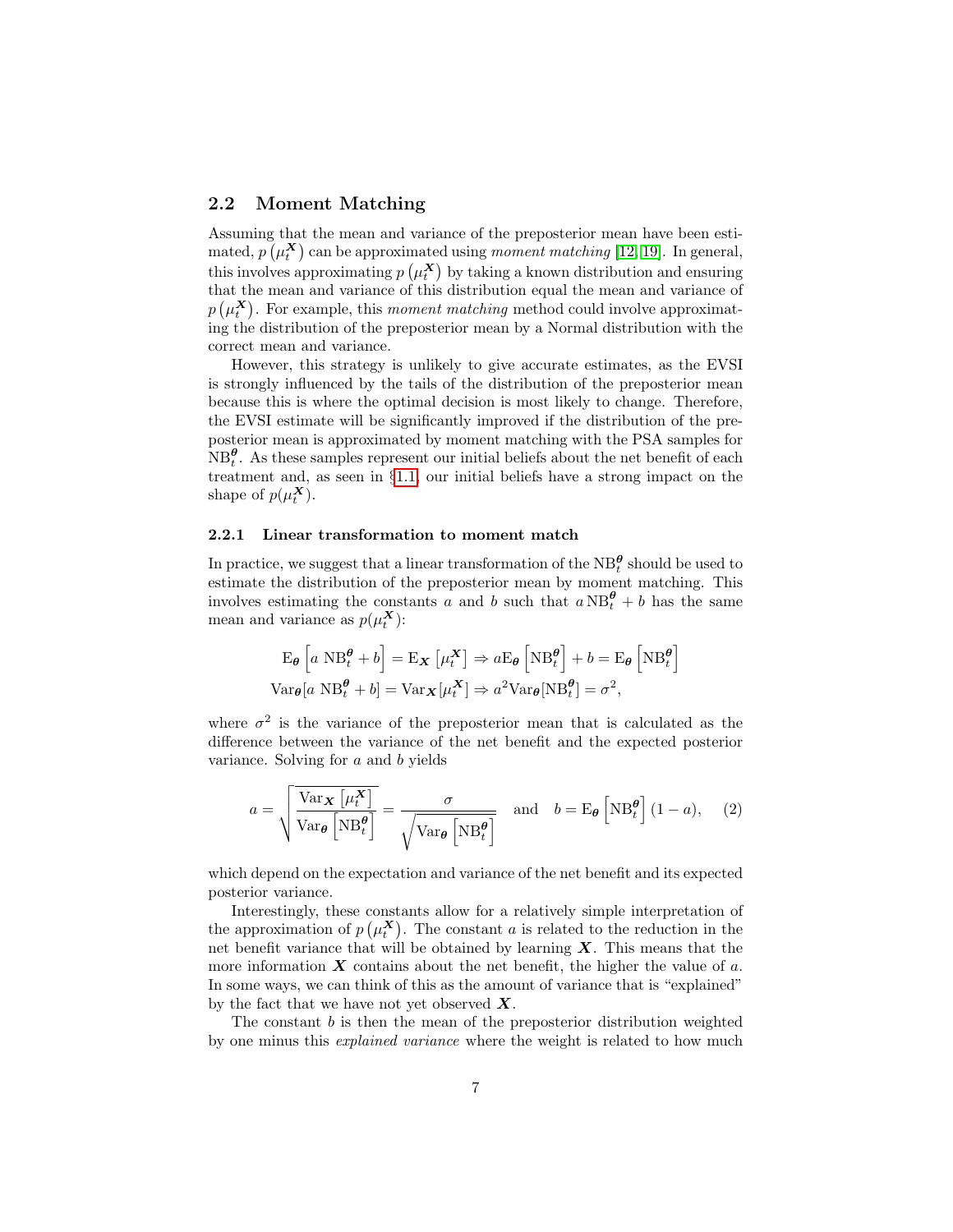information is contained in  $X$ . Thus, the density of the preposterior mean is estimated as a convex combination of our initial beliefs about the net benefit and the mean of the net benefit (which is also the mean of the preposterior distribution).

In general, the higher the sample size of  $X$ , the more information it contains and therefore the higher the value of a. This implies that as the sample size in the data collection exercise increases, our approximation for  $p(\mu_t^{\mathbf{X}})$  approaches the PSA samples for the net benefit, i.e. an infinite future sample implies that the distribution of the preposterior mean is exactly equal to our initial beliefs about the net benefit. We explore this slightly counterintuitive result in detail in the supplementary material along with further motivation for our moment matching method. Note that, as a rule of thumb, the approximation is most accurate when the sample size of the future dataset is greater than 20, especially when the data are discrete, as in §[1.1.](#page-3-0)

As PSA simulations for the net benefit are generally available as a component of a full economic analysis [\[5,](#page-15-6) [3,](#page-15-7) [2\]](#page-15-8), these samples can be used to estimate the mean and variance of  $NB_t^{\theta}$ . These mean and variance values can then used to calculate  $a$  and  $b$ . Additionally, the PSA simulations can be rescaled using these constants so the only additional element required to approximate the distribution of the preposterior mean is an estimate of the expected variance of the posterior net benefit across different possible future samples  $X$ .

## <span id="page-7-0"></span>2.3 Estimating the expected variance of the posterior net benefit

We suggest that the expected variance of the posterior net benefit should be estimated by simulation. While this seems computationally intensive, the number of simulations can be kept fairly low as the posterior variance is relatively stable across different future samples  $X$ , meaning that the variance does not change substantially for different samples. This stability is most extreme when the data distribution and our initial beliefs are both normal. In this case, the posterior variance is the same irrespective of the posterior mean as it is only related to the variance of the sample  $X$  and the sample size.

In non-normal settings (e.g. involving the collection of data for costs or utility measures), the posterior variance is no longer unrelated to the mean of the sample  $X$ . However, as demonstrated in the supplementary material, a small number of "posterior" samples (around 20-50) can be used to estimate the expected posterior variance accurately, even in highly non-normal settings. Crucially, this result is dependent on intelligently choosing which posterior samples to use.

Specifically, we need to calculate the expected posterior variance:

$$
\mathrm{E}_{\boldsymbol{X}}\left[\mathrm{Var}_{\boldsymbol{\theta}|\boldsymbol{X}}\left[\mathrm{NB}_{t}^{\boldsymbol{\theta}}\right]\right] = \mathrm{E}_{\boldsymbol{\theta}}\left[\mathrm{E}_{\boldsymbol{X}|\boldsymbol{\theta}}\left[\mathrm{Var}_{\boldsymbol{\theta}|\boldsymbol{X}}\left[\mathrm{NB}_{t}^{\boldsymbol{\theta}}\right]\right]\right],
$$

where the two outer expectations on the right hand side estimate the expectation over all possible values of X. In general, we need to choose a small number of  $\theta$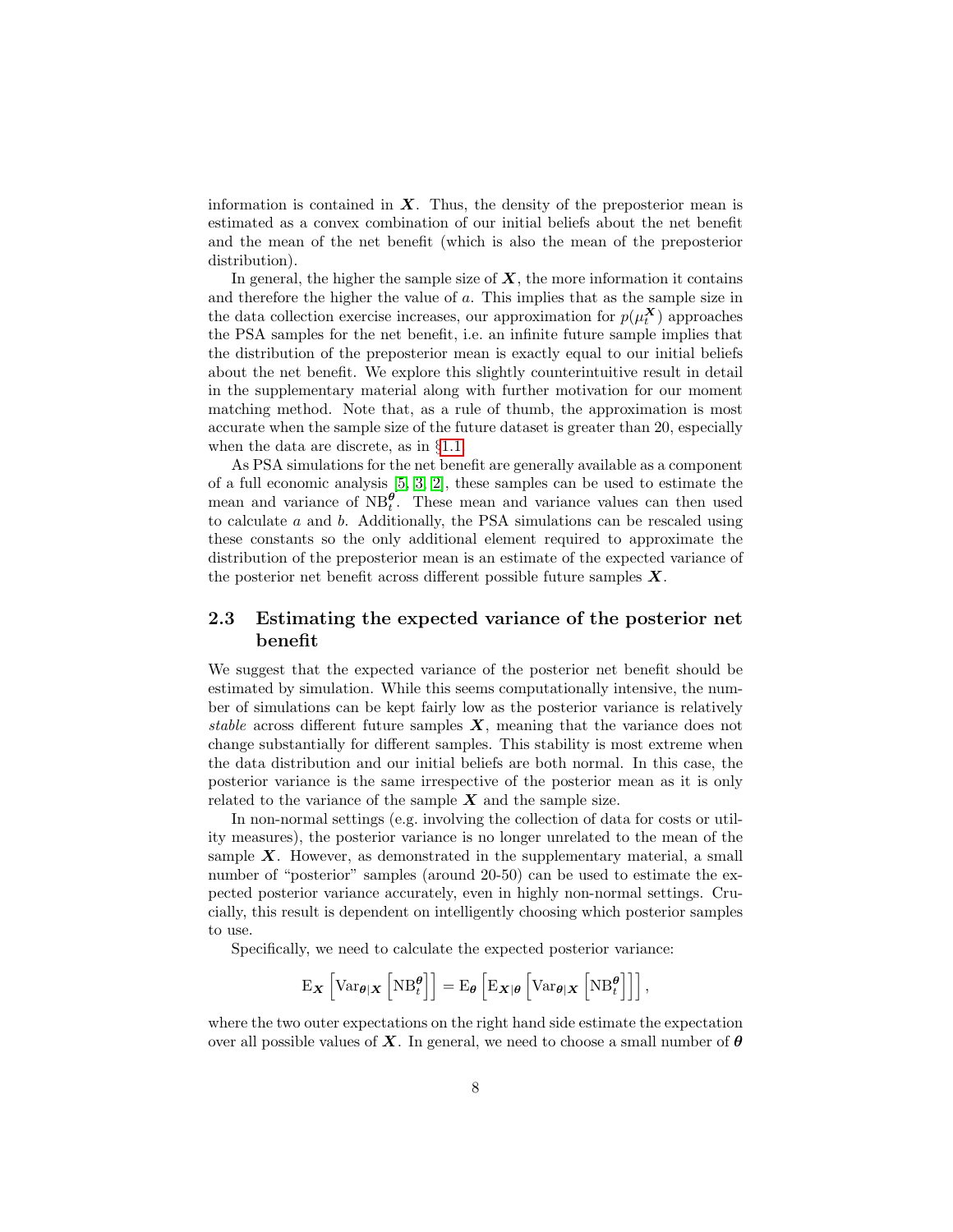values whilst ensuring that the full range of  $\theta$  values is explored before sampling *one* future sample conditional on each value of  $\theta$ . This estimates the expected posterior variance accurately using quadrature [\[15\]](#page-16-9).

In most health economic models  $\theta$  contains a large number of parameters, sometimes upwards of 1000 [\[39\]](#page-17-7). However, most trials are only designed to gather information about a small number of these parameters (in fact, trials often focus on a single primary outcome to be estimated reliably). We denote these targeted parameters  $\phi$  and it is only these parameters that we must explore intelligently to estimate the expected posterior variance. Specifically, it is suggested that Q evenly spaced values for  $\phi$  should be chosen from the PSA samples for  $\phi$ . These  $Q$  values are then used to simulate one future sample from  $\mathbf{X} \mid \boldsymbol{\phi}$  for each  $\boldsymbol{\phi}$  value, resulting in Q simulated datasets.

A posterior distribution is then found for each simulated future sample. This gives Q posterior distributions, which will usually be found using MCMC simulation through computer programs such as BUGS [\[26\]](#page-16-10), JAGS [\[30\]](#page-17-8) or Stan [\[11\]](#page-15-10). For each posterior distribution, we then need to calculate the variance of the net benefit in order to approximate the EVSI using moment matching. In general, Q should be greater than 20 to obtain sufficiently accurate estimates of the variance. However, as Q increases, the EVSI estimate becomes more accurate, although at the cost of longer computational time. Estimating the variance in this manner implies that our method can be used irrespective of the underlying model structure, provided it is computationally feasible to find the posterior distribution by MCMC simulation Q times.

#### 2.4 Calculating the EVSI for a specific set of treatment options

To calculate the EVSI using this estimated distribution of the preposterior mean, it is necessary to determine the joint distribution of the preposterior mean net benefit across all the different treatment options. Theoretically, this adds little complication to the method already described in that a posterior variancecovariance matrix for all the net benefits must be estimated, instead of a scalar variance.

However, the EVSI estimate is more stable computationally if the incremental net benefit (INB) of treatment r versus treatment s, defined as  $\text{INB}^{\theta}$  =  $NB_r^{\theta} - NB_s^{\theta}$ , is used instead. In this case, the optimal treatment, under current or future information, is found by comparing the INB with 0. For example, if only two treatment options are considered, then treatment  $t = 2$  is optimal if the INB is positive while  $t = 1$  is optimal if it is negative. More importantly, if the distribution of the preposterior mean of the INB is estimated using the moment matching method, the EVSI is computed as

$$
\mathbf{E}_{\boldsymbol{X}}\left[\max\left\{0, \mathbf{E}_{\boldsymbol{\theta}|\boldsymbol{X}}\left[\boldsymbol{\mathrm{INB}}^{\boldsymbol{\theta}}\right]\right\}\right] - \max\left\{0, \mathbf{E}_{\boldsymbol{\theta}}\left[\boldsymbol{\mathrm{INB}}^{\boldsymbol{\theta}}\right]\right\},\right.
$$

where  $\mu^X = E_{\theta \mid X} \left[ \text{INB}^{\theta} \right]$  and the mean and variance of the INB are scalars rather than matrices.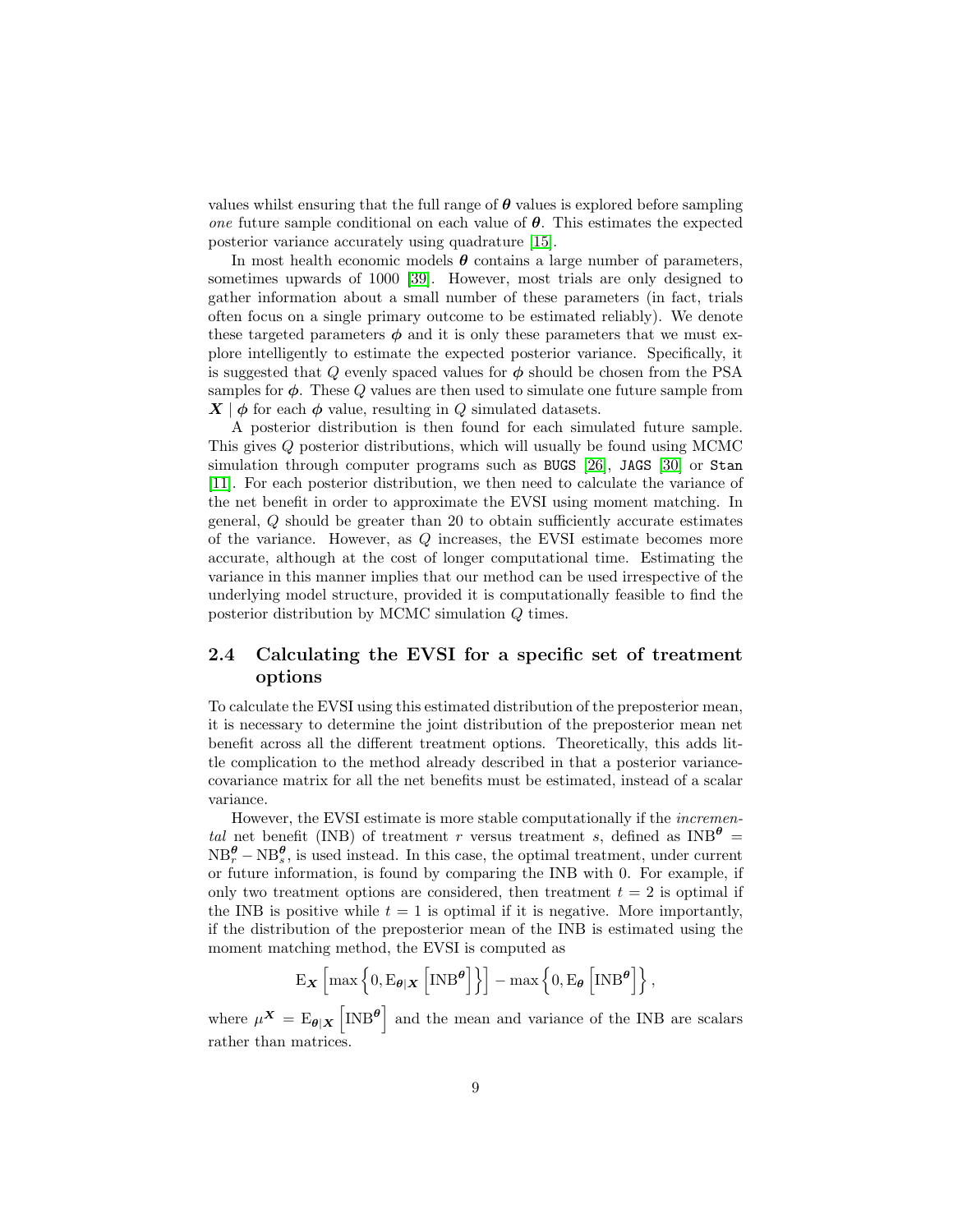When more than two treatment options are being compared, working with the INB reduces the size of the posterior variance-covariance matrix that must be estimated, leading to greater numerical stability. For example, if three treatment options are considered, using the INB implies that only three unique elements must be estimated in the posterior variance-covariance matrix rather than 6.

#### 2.5 Nuisance Parameters

Finally, an extension to the method presented so far is needed to reflect the fact that the new research only informs a small subset of the model parameters  $\phi$ , as discussed in §[2.3.](#page-7-0) In general, it is unlikely that the distribution for  $INB^{\theta}$ , conditional on all the underlying model parameters  $\theta$ , will be the same as the distribution of the preposterior mean for data informing  $\phi$ . Therefore, it is necessary to determine the distribution of the INB conditional solely on  $\phi$ , indicated as  $\text{INB}^{\phi}$ . It is then these samples of  $\text{INB}^{\phi}$  that are rescaled linearly to moment match with the distribution of the preposterior mean.

To demonstrate the difference between  $\text{INB}^{\theta}$  and  $\text{INB}^{\phi}$ , we consider a simple two parameter model where:  $\phi \sim \text{Beta}(1, 4)$ ,  $\psi \sim \text{Normal}(-0.5, 1)$ ,  $NB_0^{\theta} =$  $10\,000\psi - 4\,000$ ;  $NB_1^{\theta} = 10\,000\phi - 6\,500$ ; and  $INB^{\theta} = 10\,000\,(\phi - \psi) - 2\,500$ .

<span id="page-9-0"></span>

Figure 1: The distribution of the incremental net benefit conditional on both the model parameters  $\theta$  (LHS) and conditional on the parameter of interest  $\phi$ (RHS).

Figure [1](#page-9-0) shows that the prior for  $\text{INB}^{\theta}$  is approximately normal — particularly in the tails — while, as the INB is linear in  $\phi$ , the distribution of INB<sup> $\phi$ </sup> is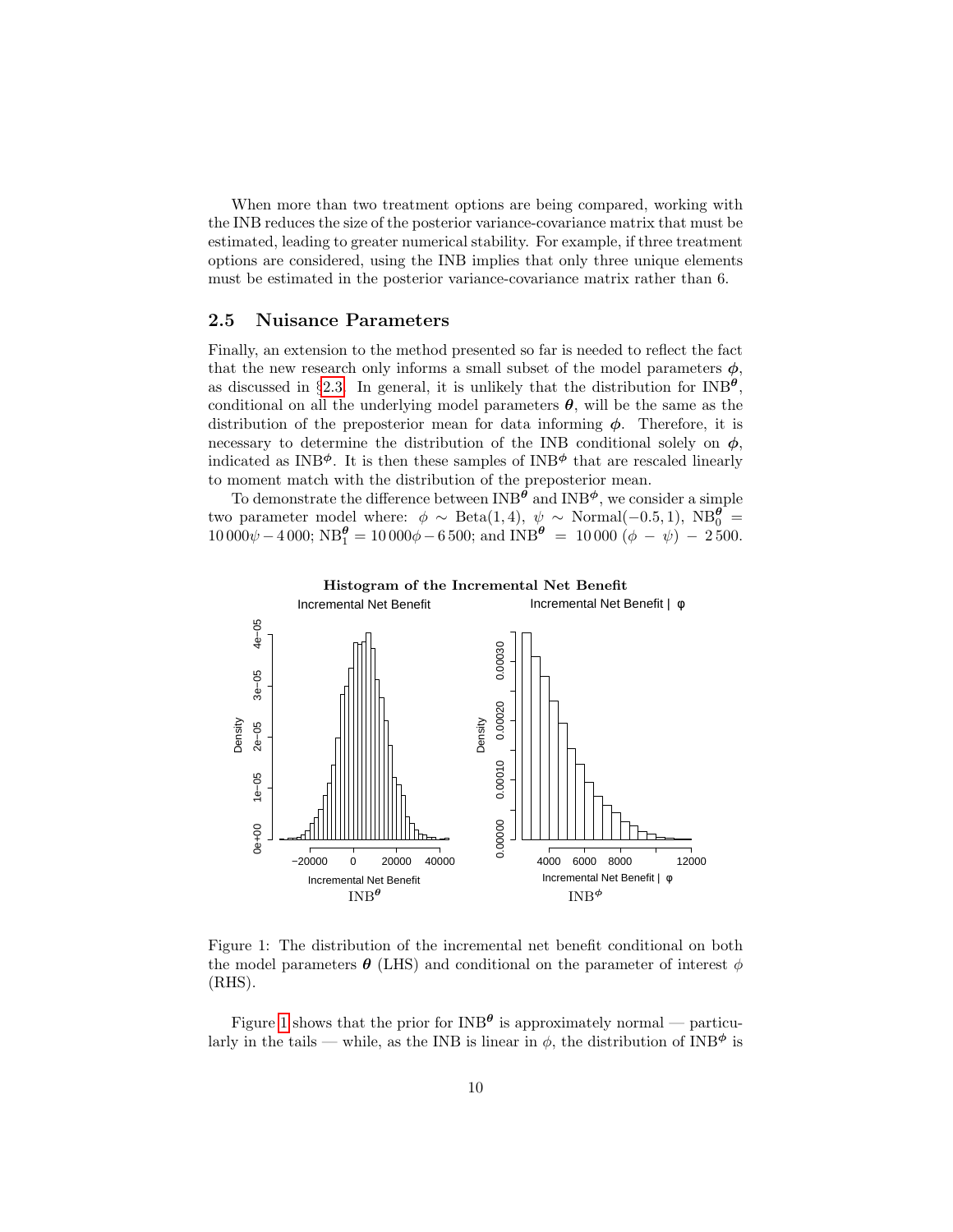a shifted and scaled Beta distribution, which is non-normal. Therefore, if  $\text{INB}^{\theta}$ was used to approximate the distribution of the preposterior mean for new research that only informs the parameter  $\phi$  then the shape of that approximate distribution would be incorrect, leading to inaccurate estimates for the EVSI.

To identify a more appropriate shape for the distribution of the preposterior mean in the presence of nuisance parameters, i.e. the parameters  $\psi$  such that  $\theta = (\phi, \psi)$ , the uncertainty due to  $\psi$  should be marginalised out by calculating:

<span id="page-10-1"></span>
$$
INB^{\phi} = E_{\psi|\phi} \left[ INB^{\theta} \right]. \tag{3}
$$

While calculating this expectation can be computationally intensive, it should be estimated before proceeding to calculate the EVSI [\[38\]](#page-17-9). This is because calculating the EVSI requires a study design for the future research which is time consuming to determine for a realistic trial. Therefore, before designing the trial, the value of resolving all the uncertainty in  $\phi$  should be calculated. This is known as the Expected Value of Partial Perfect Information (EVPPI) and is based on the expectation in [\(3\)](#page-10-1). Consequently, samples of  $\text{INB}^{\phi}$  should already have been calculated. However, if these values are not available, Strong *et al.* [\[36\]](#page-17-10) or Heath et al. [\[22\]](#page-16-11) offer computationally efficient procedures for estimating this expectation using non-parametric regression, with code available in the R package bcea [\[4\]](#page-15-11) or as a stand-alone function [\[35\]](#page-17-11).

Finally, to rescale the sample of the INB<sup> $\phi$ </sup>, rather than INB<sup> $\theta$ </sup>, the constant a from §[2](#page-6-0) becomes:

$$
a = \frac{\sigma}{\sqrt{\text{Var}_{\phi} \text{INB}^{\phi}}},
$$

where  $\sigma$  is the variance of the preposterior mean. Note that  $\sigma$  must still be calculated as a function of the variance of  $\text{INB}^\theta$  — not the variance of  $\text{INB}^\phi$  and the posterior variance, as outlined in §[2.3.](#page-7-0)

## <span id="page-10-0"></span>3 Case Study: Ades et al. Decision Tree Model

To demonstrate the effectiveness of our methodology, we use a decision tree model developed in Ades et al. [\[1\]](#page-15-0). This model has two treatment options, a standard of care and a new treatment, aimed at avoiding a critical event. This critical event leads to a reduction in QALYs for the remainder of the patient's life. The new treatment reduces the probability of the critical event but the patient may also experience side effects which give a short term reduction in QALYs along with a direct cost of additional treatment. The model has 11 parameters, of which 4 are subject to uncertainty which is then modelled using 4 mutually independent distributions; a complete model description is given in Ades *et al.* [\[1\]](#page-15-0) or Strong *et al.* [\[37\]](#page-17-4).

For this case study, we consider four different data collection exercises, the first three have been tackled by Ades et al. and the fourth investigates the moment matching method when  $\phi$  is not unidimensional;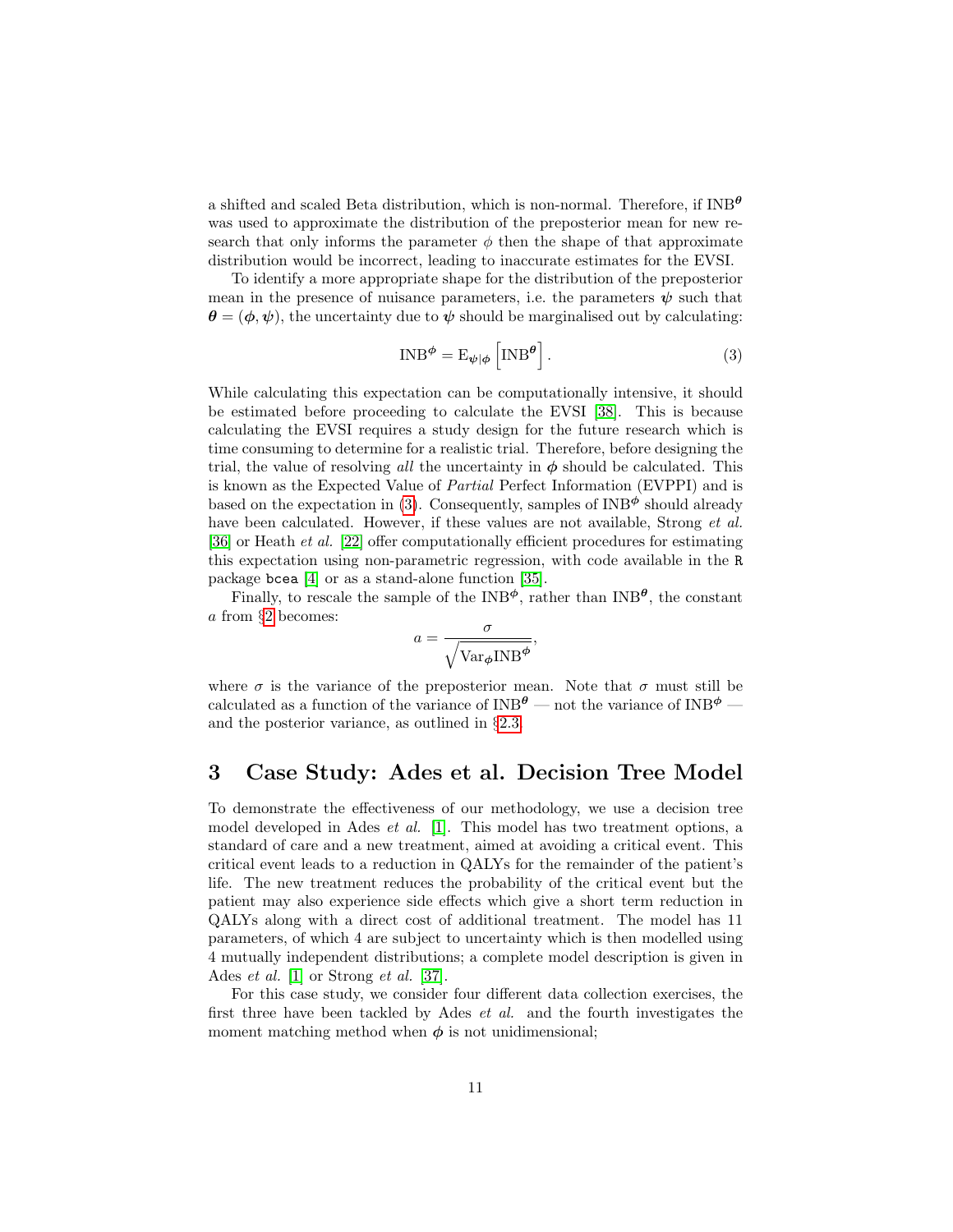- 1. To reduce uncertainty in the probability of side effects for the new treatment  $\phi_1$ , 60 patients are given the new treatment and the number who suffer from side effects is recorded.
- 2. To reduce uncertainty in the quality of life after the critical event  $\phi_2$ , the quality of life for 100 patients who experienced the event is recorded.
- 3. To reduce uncertainty in the odds ratio of the effectiveness of the two treatments  $\phi_3$ , a randomised control trial with 200 patients on each arm is undertaken.
- 4. To reduce uncertainty in the probability of the critical events in both treatment arms  $\phi_3^C, \phi_3^T$ , the same randomised control trial is undertaken but the analysis informs these two probabilities directly.

For a full description of the distributional assumptions for these studies, particularly the difference between study 3 and study 4, see Strong et al. [\[37\]](#page-17-4).

#### 3.1 Computations

To calculate the EVSI using the moment matching methodology, 1 000 000 simulations were taken for the 4 stochastic model parameters. These were then combined with the other seven parameters to calculate 1 000 000 simulations for the INB under current information. These simulations for  $\text{INB}^{\theta}$  were used to find INB $\phi$  using GAM regression [\[21\]](#page-16-12) obtained with the gam function from the mgcv package [\[42\]](#page-18-2) in R. The simulations were also used to find the mean and variance of  $\text{INB}^{\theta}$ .

To estimate the preposterior variance, the expected posterior variance was estimated using MCMC procedures with  $Q$ , the number of  $\phi$  values, equal to 30. This was achieved using JAGS through R [\[29\]](#page-17-12) with 10 000 simulations from each posterior distribution and 1 000 simulations used as burn-in. This means that in total 1 330 000 simulations were used to estimate the EVSI in this example, although note that the PSA simulations were reused for each EVSI calculation. Fewer simulations could be used but as this example has a small computational cost it was possible to use this number of simulations to improve the accuracy of the methods. The computational time required to estimate the posterior variance with this number of simulations was between 3.8-6.1 seconds.

To assess the accuracy of our method, the expected posterior variance was estimated using the above procedure 1 000 times for each trial. Each of these estimates for the expected posterior variance was then used to approximate the EVSI using moment matching to give a distribution for the EVSI estimate obtained using moment matching. In a standard analysis, therefore, our method would produce a point estimate for the EVSI rather than the distributions given in §[3.2.](#page-12-0)

To determine the accuracy of our method, we compared with the computationally intensive two-step nested Monte Carlo procedure [\[9\]](#page-15-3) and the Strong et al. method [\[37\]](#page-17-4) based on sufficient statistics and non-parametric regression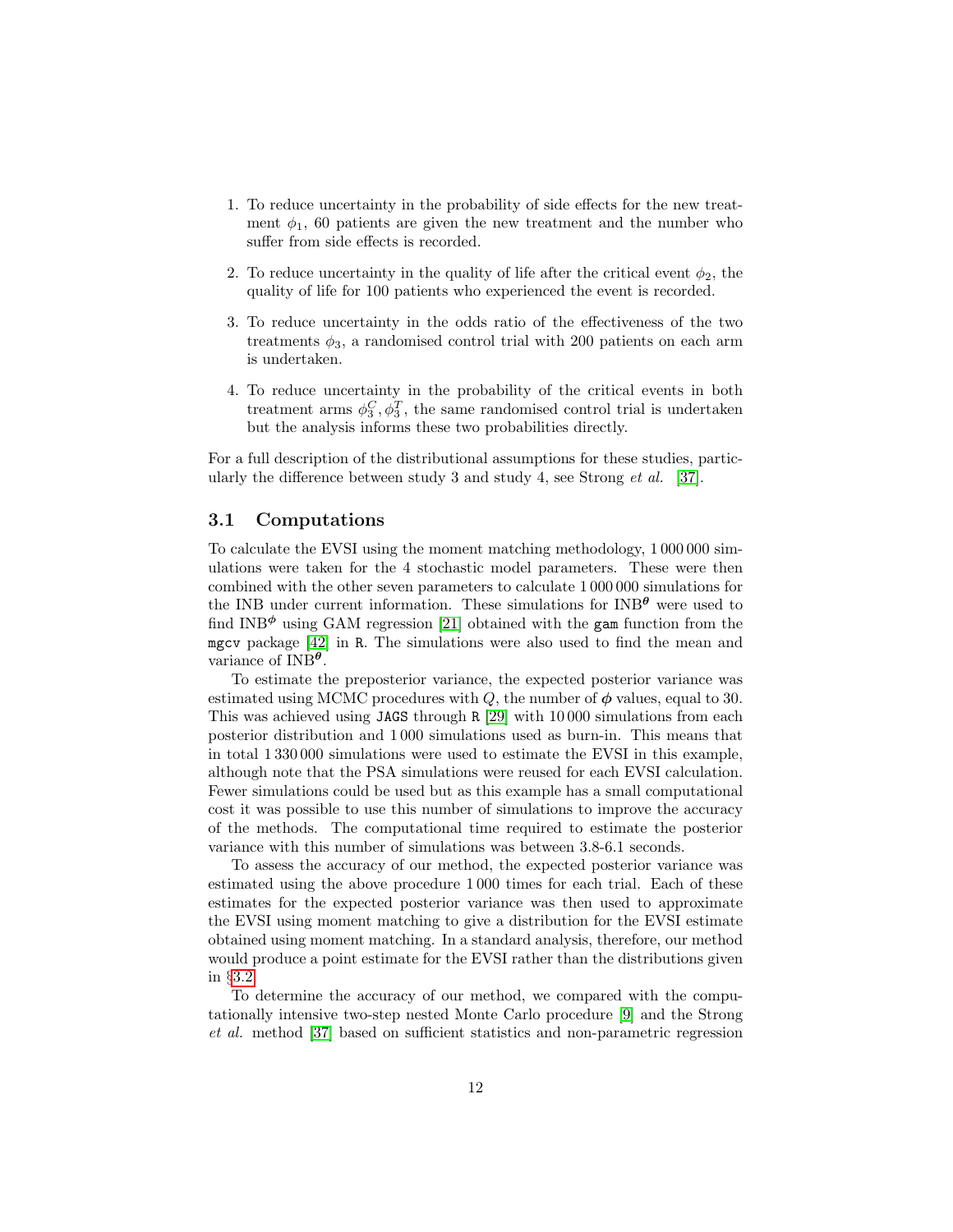which is an accurate and efficient estimation method for models where the data can be summarised using a low dimensional sufficient statistic. For the experiments targeting  $\phi_1$ ,  $\phi_2$  and  $\phi_3$ , the comparator values are taken directly from the Strong *et al.* paper where the estimates are based on  $10^{10}$  and  $10^6$  simulations respectively. For the two parameter EVSI estimate, the results for these two methods were obtained using the same number of simulations using code given in the supplementary material. The computational times to obtain these estimates were 8.4 seconds for the Strong et al. method and 207 595 seconds (approximately 2.4 days) for the nested Monte Carlo method.

#### <span id="page-12-0"></span>3.2 Results

Figure [2](#page-13-0) plots the sampling distribution of the EVSI estimate, over the different estimates of the expected posterior variance, obtained using our moment matching method for the four alternative study designs. The solid line gives the value of the estimate obtained by nested Monte Carlo (which can be considered as the "truth"), the dashed line is the estimate obtained using the Strong et al. method and the dotted line is the average moment matching estimate. Evidently, the moment matching method is in line with these two alternative estimation methods for the studies considered, although the two-parameter estimation has a slight upward bias. Nonetheless, the true EVSI value is well within the 90% interval, represented by the solid black line on the axis in Figure [2.](#page-13-0)

Figure [2](#page-13-0) also demonstrates that the EVSI estimate calculated using moment matching is less accurate for experiments with smaller EVSI — as the EVSI gets smaller, the 90% intervals get wider. This is because the estimate is based on the difference between the prior variance and the expected posterior variance. When the EVSI is small then this difference is also small and therefore the posterior and prior variance needs to be estimated with greater precision because the difference can be greatly affected by the Monte Carlo error in the variance estimation. It is important to note that the accuracy demonstrated in Figure [2](#page-13-0) depends on accurately estimating the prior variance. Therefore, our moment matching method should not be used if the initial PSA simulation size is very small.

## 4 Discussion

We have presented an estimation method that reduces the significant computational burden required to estimate the EVSI accurately. This method is based on using information already available to the researcher, typically in the form of PSA simulations, a relationship that is also exploited by Menzies [\[27\]](#page-17-3) despite large differences between the two methods. Our method involves moment matching by performing a linear transformation of the PSA simulations for the incremental net benefit. To perform this matching, nested sampling is used to calculate the expected posterior variance across different samples. For the example in this paper, the required number of nested simulations was reduced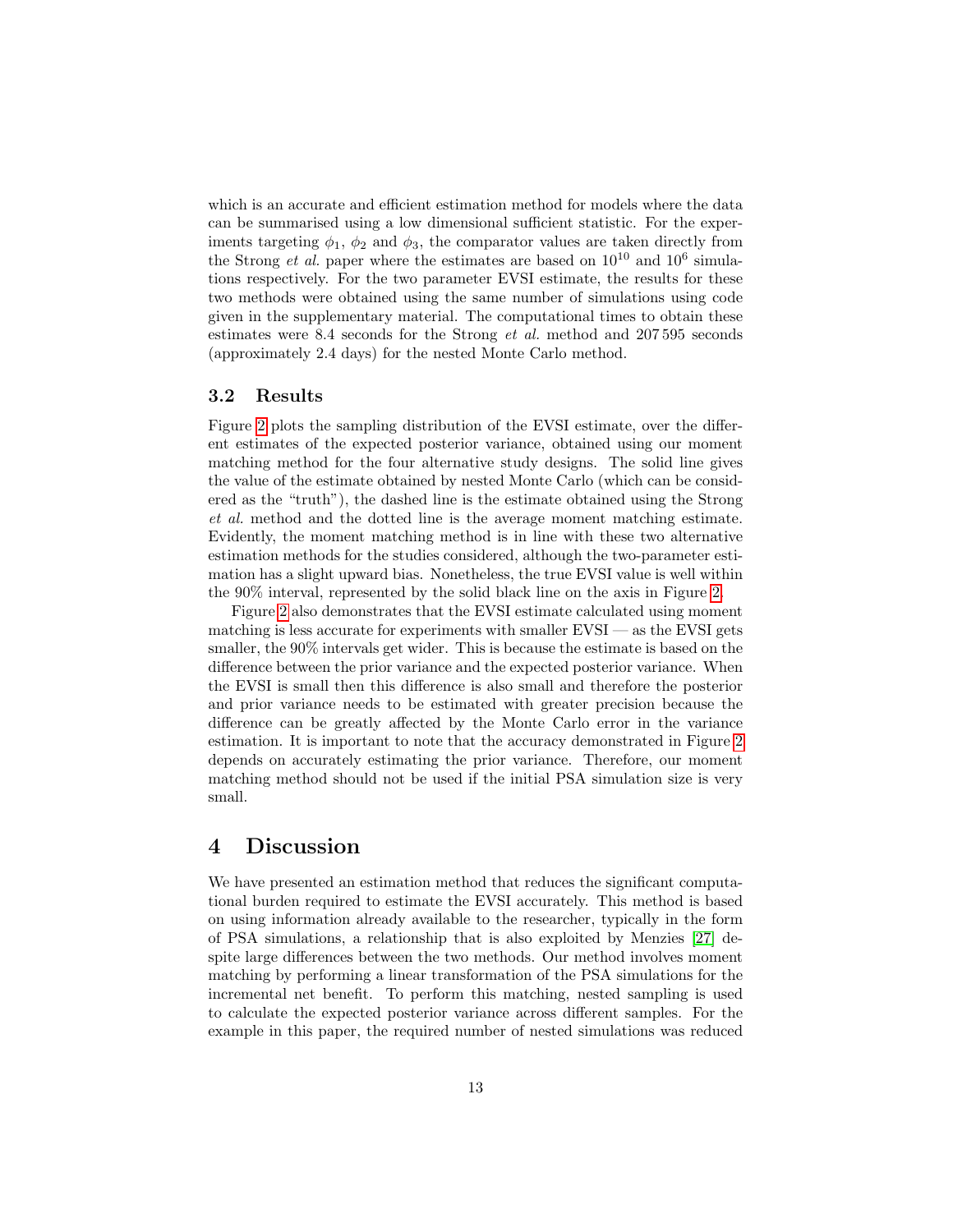<span id="page-13-0"></span>

Figure 2: The "sampling distribution" of the EVSI conditional on the distribution over the different estimates for the variance of the preposterior mean for  $\phi_1$ ,  $\phi_2$  and  $\phi_3$  for the Ades *et al.* example [\[1\]](#page-15-0). The solid red line represents the EVSI calculated using Monte Carlo methods and  $10^{10}$  simulations. The dashed blue line represents the EVSI estimate obtained using the Strong et al. method with 10<sup>6</sup> simulations. The dotted brown line represents the average EVSI estimate obtained using moment matching and the solid black horizontal line represents the 90% interval for this estimation method. The comparator methods (MC and Strong et al.) are taken from Strong et al. [\[37\]](#page-17-4) for the first three graphics.

from  $10^6$  to 30, offering a significant computational saving especially in more complex models where running the model has a computational cost.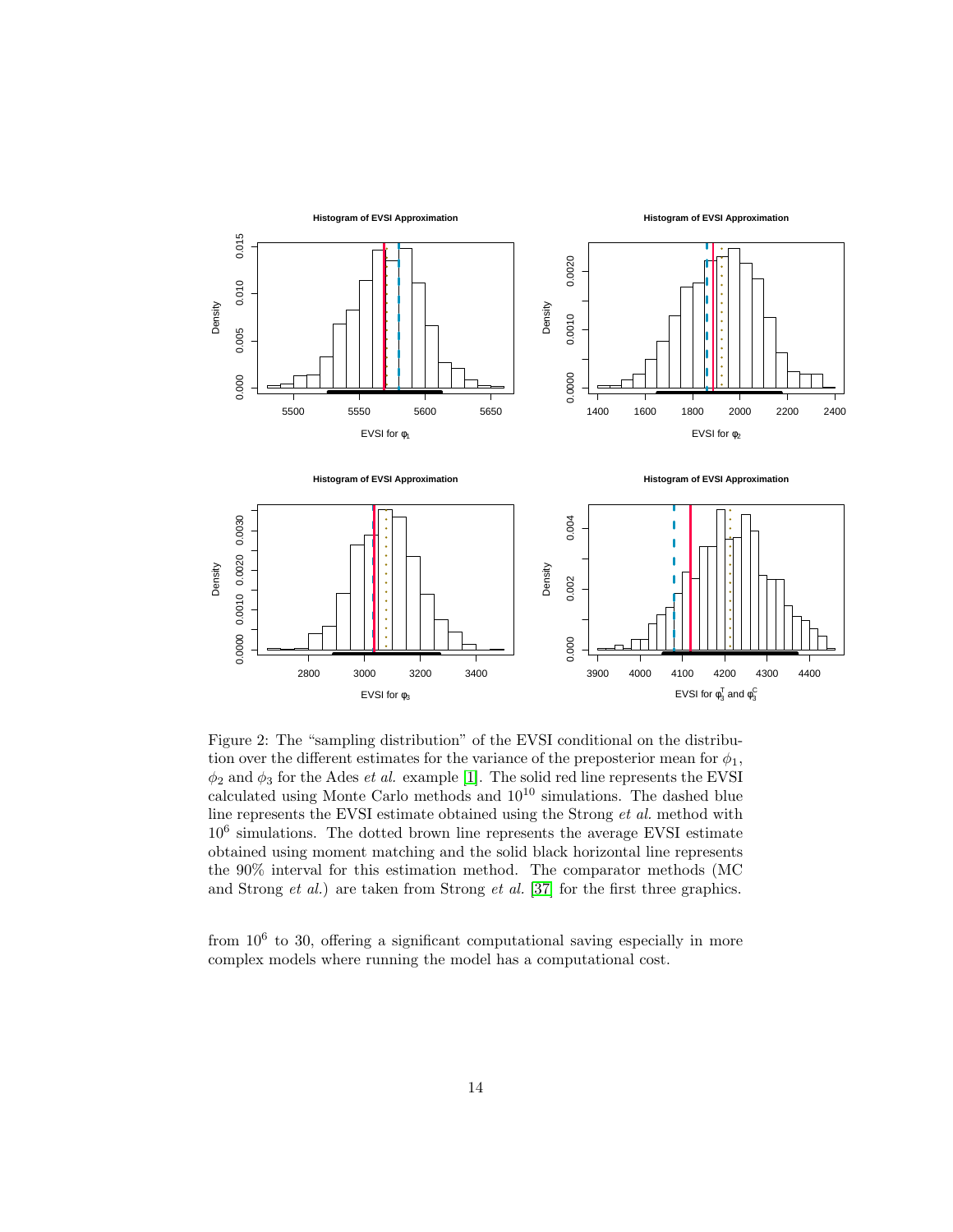#### 4.1 When should this method be used?

Several methods have been proposed for estimating the EVSI. A large number of these are restricted to models that fulfil certain conditions, either on the economic model being used or the structure of the data, or potentially both [\[41,](#page-18-0) [8,](#page-15-4) [1,](#page-15-0) [24\]](#page-16-7). The moment matching method is likely to have a higher computational cost than these methods but can be used in any setting. Current general purpose methods, i.e. those that can be used irrespective of the underlying model, include the one presented by Strong *et al.*, used as a comparator in this paper, the one developed by Menzies [\[27\]](#page-17-3) and a method based on Laplace approximations to bypass the use of MCMC to perform the Bayesian updating [\[25,](#page-16-6) [7\]](#page-15-5).

Firstly, provided a low-dimensional sufficient statistic is available to capture all the information contained in the sample, the Strong *et al.* [\[37\]](#page-17-4) method typically outperforms the other methods in terms of computational time. However, it may be challenging to determine an appropriate sufficient statistic, particularly for complex designs. The Menzies [\[27\]](#page-17-3) method also avoids the need for additional model runs but does involve a large number of matrix operations, which has a significant computational cost when the number of PSA simulations is large. Therefore, the moment matching method can be significantly faster than this alternative when the model itself has a relatively small computational cost. Conversely, if the underlying health economic model is computationally intensive to run it would not feasible to rerun the model a large number of times and the Menzies method could be used.

Finally, using Laplace approximations requires  $T(2p+1)$  model evaluations, where  $p$  is the number of model parameters and  $T$  the number of treatment options [\[7\]](#page-15-5). It also involves numerical optimisation, which has an associated computational cost. Nonetheless, this method could be more efficient than our moment matching method in health economic models with a small number of underlying parameters but a long run time.

In conclusion, the moment matching method presented in this paper is a computationally efficient method for estimating the EVSI and is most helpful in cases where a sufficient statistic for the data is difficult to specify but the computational time taken to run the model itself is relatively small, although it can be competitive in terms of computational time for simple models. Therefore, we believe this method is an important addition to EVSI literature as it is based solely on Bayesian updating which typically must be designed in order to analyse the data once the experiment has been performed. If the research goes ahead, the calculation of the EVSI will aid in modelling trial results as researchers can use the procedure that has already been defined.

## 5 Acknowledgements

Financial support for this study was provided in part by grants from the UK Engineering and Physical Sciences Research Council (EPSRC) [Anna Heath] and Mapi [Dr. Gianluca Baio] thorough an unrestricted research grant at University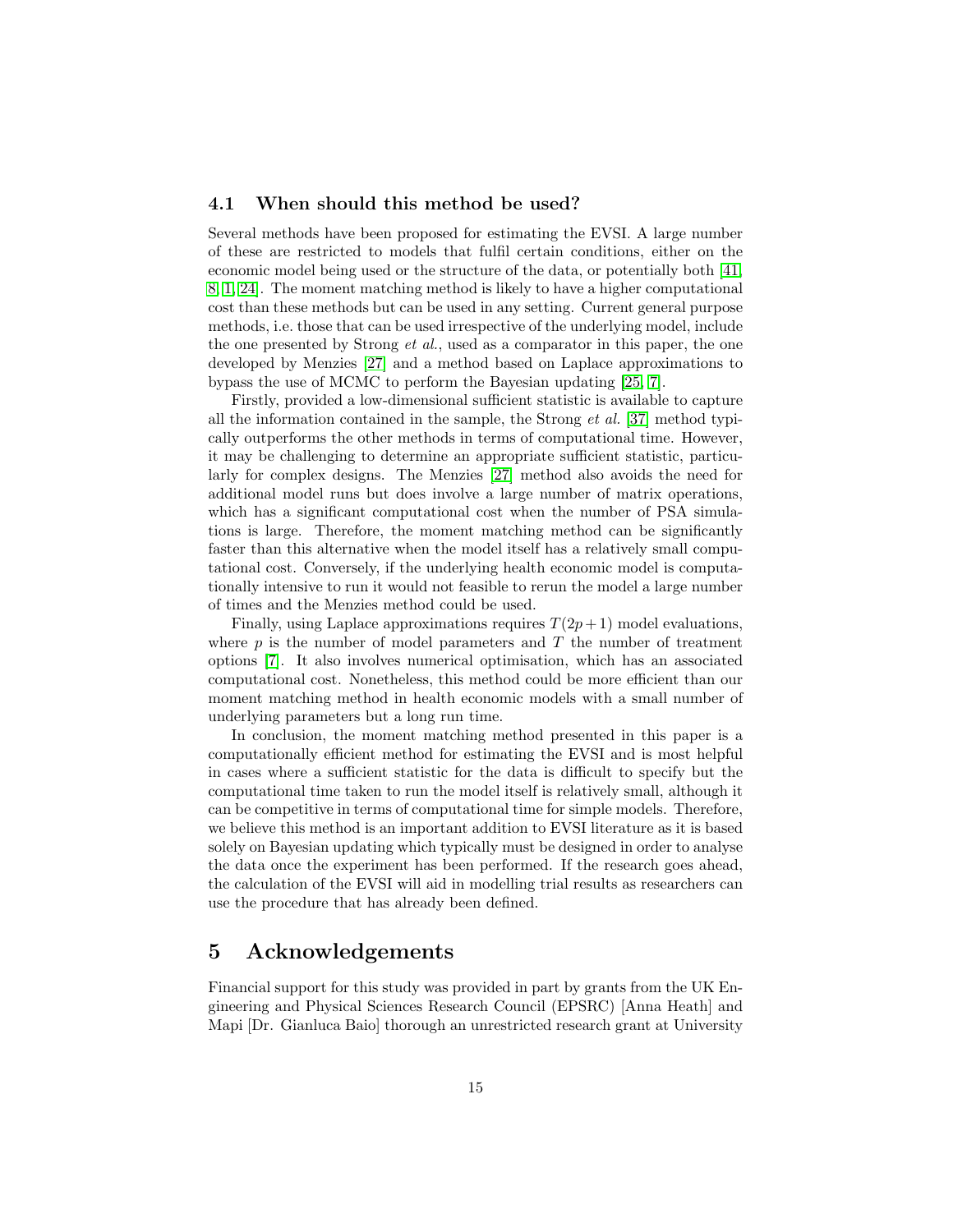College London. The funding agreement ensured the authors' independence in designing the study, interpreting the data, writing, and publishing the report. The authors would also like to thank the reviewers for their invaluable suggestions.

## References

- <span id="page-15-0"></span>[1] A. Ades, G. Lu, and K. Claxton. Expected Value of Sample Information Calculations in Medical Decision Modeling. Medical Decision Making, 24:207–227, 2004.
- <span id="page-15-8"></span>[2] L. Andronis, P. Barton, and S. Bryan. Sensitivity analysis in economic evaluation: an audit of NICE current practice and a review of its use and value in decision-making. 2009.
- <span id="page-15-7"></span>[3] G. Baio. Bayesian methods in Health Economics. CRC Press, Boca Raton, FL, 2012.
- <span id="page-15-11"></span>[4] G. Baio, A. Berardi, and A. Heath. Bayesian Cost Effectiveness Analysis with the R package BCEA. Springer, 2017.
- <span id="page-15-6"></span>[5] G. Baio and P. Dawid. Probabilistic sensitivity analysis in health economics. *Statistical methods in medical research*, Sep 2011.
- <span id="page-15-1"></span>[6] A. Brennan and S. Kharroubi. Efficient Computation of Partial Expected Value of Sample Information Using Bayesian Approximation. Research Report 560/05, Department of Probability and Statistics, University of Sheffield, UK, 2005.
- <span id="page-15-5"></span>[7] A. Brennan and S. Kharroubi. Efficient computation of partial expected value of sample information using bayesian approximation. Journal of health economics, 26(1):122–148, 2007.
- <span id="page-15-4"></span>[8] A. Brennan and S. Kharroubi. Expected value of sample information for weibull survival data. Health economics,  $16(11):1205-1225$ , 2007.
- <span id="page-15-3"></span>[9] A. Brennan, S. Kharroubi, A. O'Hagan, and J. Chilcott. Calculating Partial Expected Value of Perfect Information via Monte Carlo Sampling Algorithms. Medical Decision Making, 27:448–470, 2007.
- <span id="page-15-2"></span>[10] A. Briggs, M. Sculpher, and K. Claxton. Decision modelling for health economic evaluation. Oxford University Press, Oxford, UK, 2006.
- <span id="page-15-10"></span>[11] B. Carpenter, A. Gelman, M. Hoffman, D. Lee, B. Goodrich, M. Betancourt, M. Brubaker, J. Guo, P. Li, and A. Riddell. Stan: A probabilistic programming language. Journal of Statistical Software, 20:1–37, 2016.
- <span id="page-15-9"></span>[12] E. Cetinkaya and A. Thiele. A moment matching approach to log-normal portfolio optimization. Computational Management Science, pages 1–20, 2016.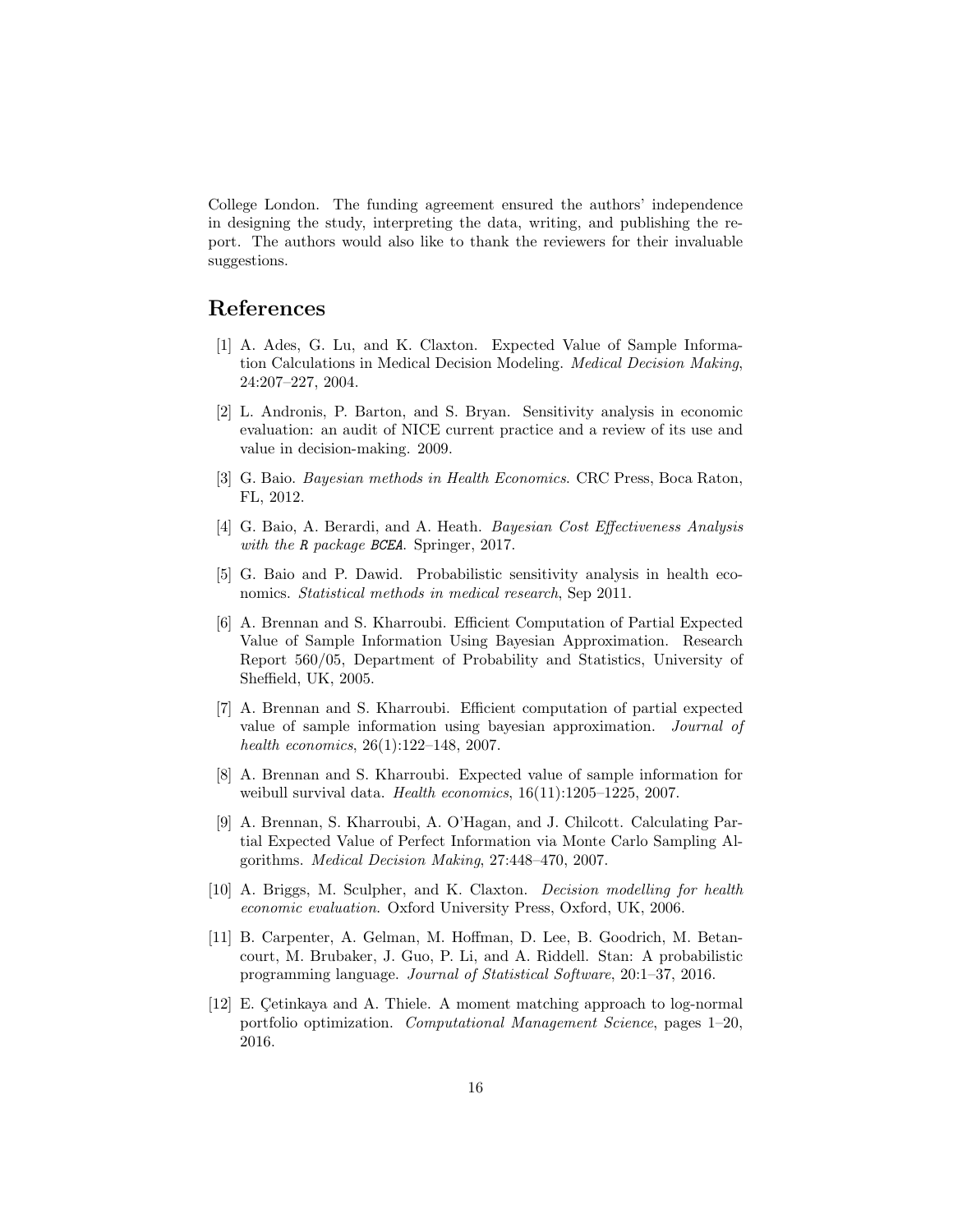- <span id="page-16-3"></span>[13] K. Claxton. Bayesian approaches to the value of information: implications for the regulation of new pharmaceutical. Health Economics, 8:269–274, 1999.
- <span id="page-16-4"></span>[14] K. Claxton, P. Neumann, S. Araki, and M. Weinstein. Bayesian Value-Of-Information Analysis. International Journal of Technology Assessment in Health Care, 17:38–55, 2001.
- <span id="page-16-9"></span>[15] P. Davis and P. Rabinowitz. Methods of numerical integration. Courier Corporation, 2007.
- <span id="page-16-13"></span>[16] P. Diaconis and D. Ylvisaker. Conjugate priors for exponential families. Ann. Statist., 7(2):269–281, 03 1979.
- <span id="page-16-1"></span>[17] J. Felli and G. Hazen. Sensitivity analysis and the expected value of perfect information. Medical Decision Making, 18:95–109, 1998.
- <span id="page-16-2"></span>[18] J. Felli and G. Hazen. A Bayesian approach to sensitivity analysis. Health Economics, 8:263–268, 1999.
- <span id="page-16-8"></span>[19] L. Feng, J. Korvink, and P. Benner. A fully adaptive scheme for model order reduction based on moment matching. IEEE Transactions on Components, Packaging and Manufacturing Technology, 5(12):1872–1884, 2015.
- <span id="page-16-5"></span>[20] E. Fenwick, S. Palmer, K. Claxton, M. Sculpher, K. Abrams, and A. Sutton. An Iterative Bayesian Approach to Health Technology Assessment: Application to a Policy of Preoperative Optimization for Patients Undergoing Major Elective Surgery. Medical Decision Making, 26:480–496, 2006.
- <span id="page-16-12"></span>[21] T. Hastie and R. Tibshirani. Generalized additive models, volume 43. CRC Press, 1990.
- <span id="page-16-11"></span>[22] A. Heath, I. Manolopoulou, and G. Baio. Estimating the expected value of partial perfect information in health economic evaluations using integrated nested laplace approximation. Statistics in medicine, 2016.
- <span id="page-16-0"></span>[23] R. Howard. Information Value Theory. In IEEE Transactions on System Science and Cybernetics, (1) 22-26, 1966. SCC-2.
- <span id="page-16-7"></span>[24] H. Jalal, J. Goldhaber-Fiebert, and K. Kuntz. Computing expected value of partial sample information from probabilistic sensitivity analysis using linear regression metamodeling. Medical Decision Making, 35(5):584–595, 2015.
- <span id="page-16-6"></span>[25] S. Kharroubi, A. Brennan, and M. Strong. Estimating expected value of sample information for incomplete data models using bayesian approximation. Medical Decision Making, 31(6):839–852, 2011.
- <span id="page-16-10"></span>[26] D. Lunn, A. Thomas, N. Best, and D. Spiegelhalter. Winbugs-a bayesian modelling framework: concepts, structure, and extensibility. *Statistics and* computing, 10(4):325–337, 2000.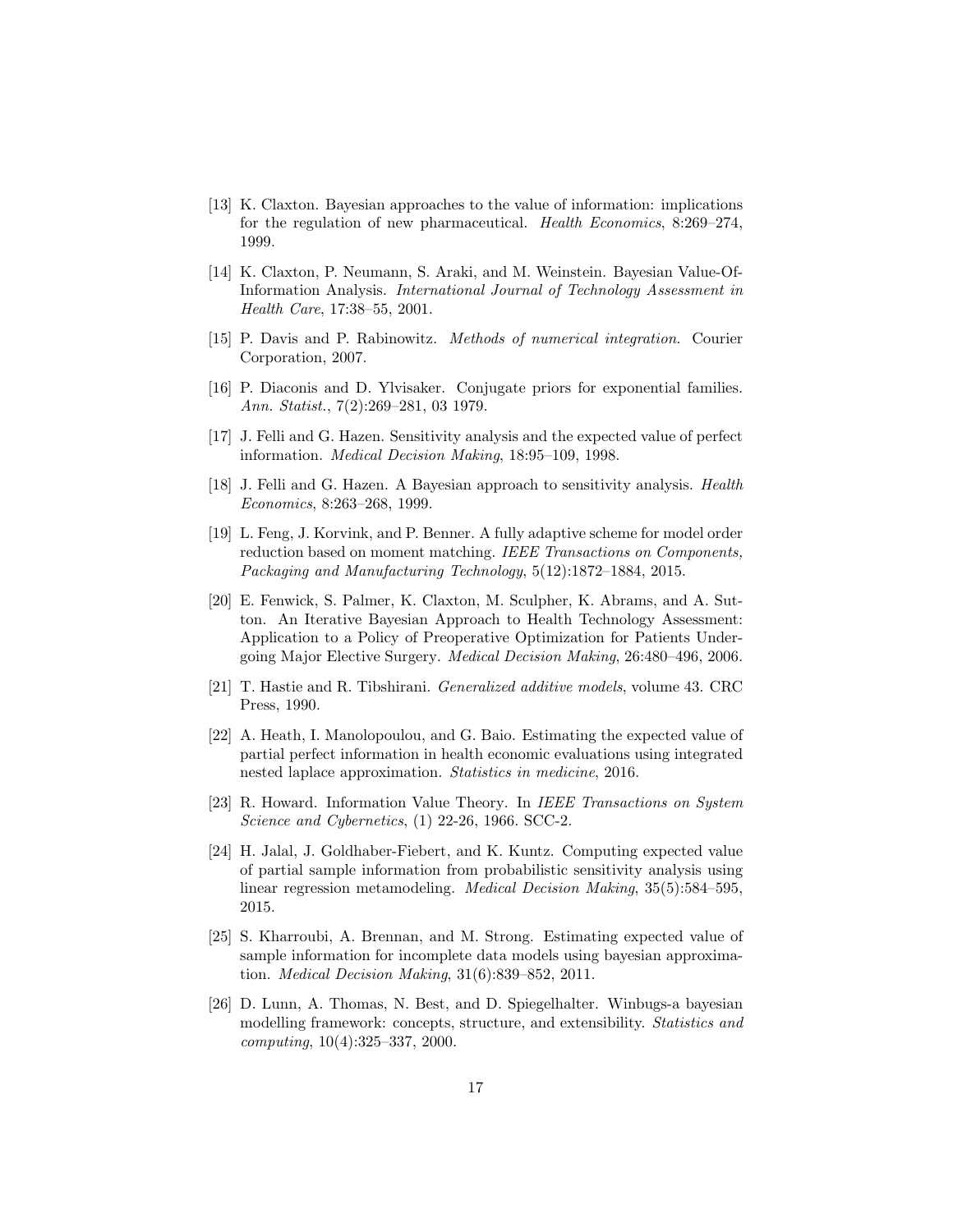- <span id="page-17-3"></span>[27] N. Menzies. An efficient estimator for the expected value of sample information. Medical Decision Making, 36(3):308–320, 2016.
- <span id="page-17-5"></span>[28] J. Oakley, A. Brennan, P. Tappenden, and J. Chilcott. Simulation sample sizes for Monte Carlo partial EVPI calculations. Journal of Health Economics,  $29(3):468 - 477$ ,  $2010$ .
- <span id="page-17-12"></span>[29] M. Plummer. rjags: Bayesian Graphical Models using MCMC, 2015. R package version 4-4.
- <span id="page-17-8"></span>[30] M. Plummer et al. Jags: A program for analysis of bayesian graphical models using gibbs sampling. In Proceedings of the 3rd international workshop on distributed statistical computing, volume 124, page 125. Vienna, Austria, 2003.
- <span id="page-17-6"></span>[31] J. Pratt, H. Raiffa, and R. Schlaifer. Introduction to statistical decision theory. MIT press, 1995.
- <span id="page-17-1"></span>[32] H. Raiffa and H. Schlaifer. Applied Statistical Decision Theory. Harvard University Press, Boston, MA, 1961.
- <span id="page-17-0"></span>[33] R. Schlaifer. Probability and statistics for business decisions. 1959.
- <span id="page-17-2"></span>[34] L. Steuten, G. van de Wetering, K. Groothuis-Oudshoorn, and V. Retèl. A systematic and critical review of the evolving methods and applications of value of information in academia and practice. Pharmacoeconomics, 31(1):25–48, 2013.
- <span id="page-17-11"></span>[35] M. Strong. Partial EVPPI Functions. [http://www.shef.ac.uk/](http://www.shef.ac.uk/polopoly_fs/1.305039!/file/R_functions.txt) [polopoly\\_fs/1.305039!/file/R\\_functions.txt](http://www.shef.ac.uk/polopoly_fs/1.305039!/file/R_functions.txt), 2012.
- <span id="page-17-10"></span>[36] M. Strong, J. Oakley, and A. Brennan. Estimating Multiparameter Partial Expected Value of Perfect Information from a Probabilistic Sensitivity Analysis Sample A Nonparametric Regression Approach. Medical Decision Making, 34(3):311–326, 2014.
- <span id="page-17-4"></span>[37] M. Strong, J. Oakley, A. Brennan, and P. Breeze. Estimating the expected value of sample information using the probabilistic sensitivity analysis sample a fast nonparametric regression-based method. Medical Decision Making, page 0272989X15575286, 2015.
- <span id="page-17-9"></span>[38] H. Tuffaha, L. Gordon, and P. Scuffham. Value of information analysis informing adoption and research decisions in a portfolio of health care interventions. MDM Policy & Practice, 1(1):2381468316642238, 2016.
- <span id="page-17-7"></span>[39] R. Walensky, R. Wood, A. Ciaranello, D. Paltiel, S. Lorenzana, X. Anglaret, A. Stoler, K. Freedberg, CEPAC-International Investigators, et al. Scaling up the 2010 world health organization hiv treatment guidelines in resourcelimited settings: a model-based analysis. PLoS medicine, 7(12):e1000382, 2010.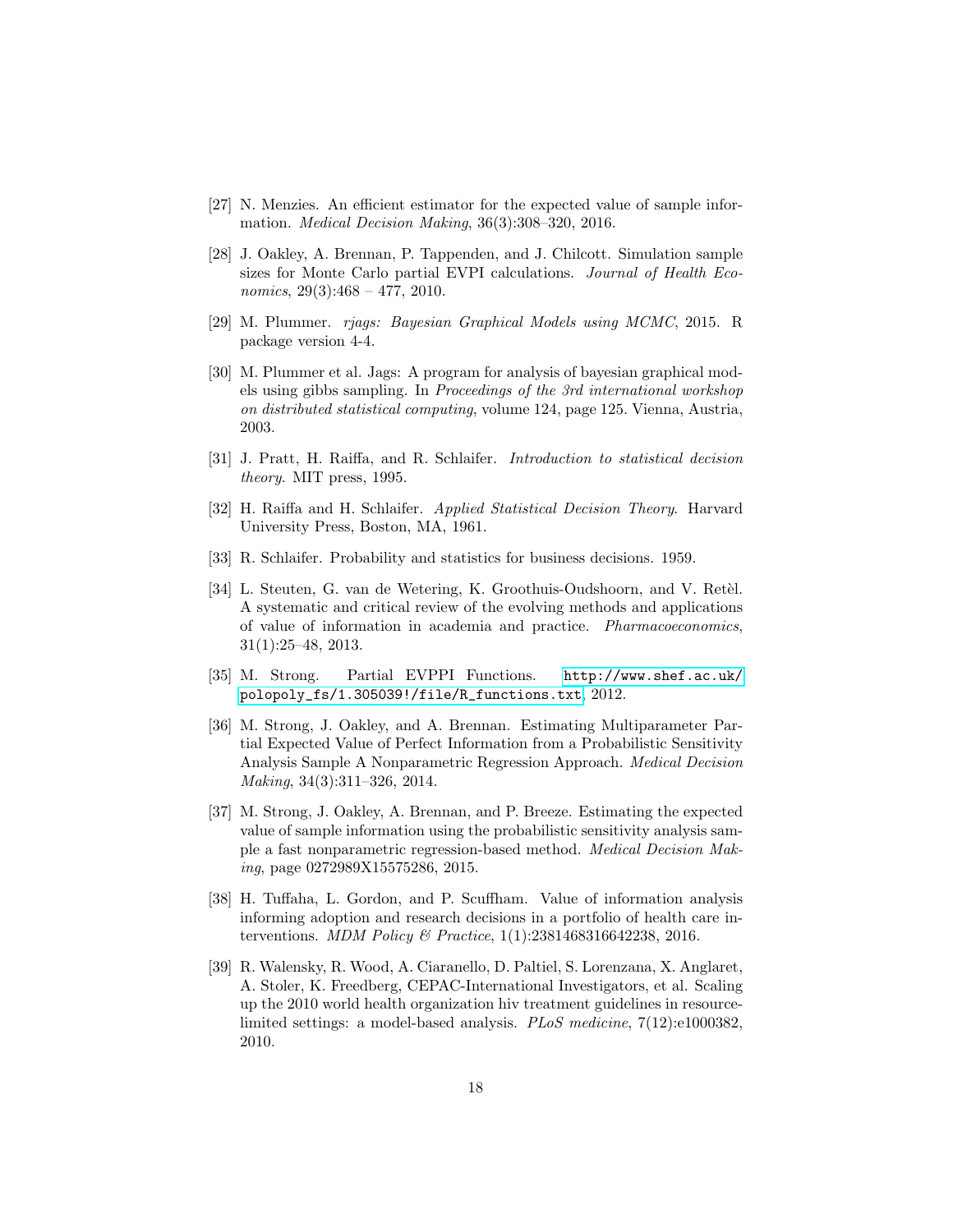- <span id="page-18-1"></span>[40] N. Weiss. A course in probability. Addison-Wesley, 2006.
- <span id="page-18-0"></span>[41] N. Welton, J. Madan, D. Caldwell, T. Peters, and A. Ades. Expected value of sample information for multi-arm cluster randomized trials with binary outcomes. Medical Decision Making, 34(3):352–365, 2014.
- <span id="page-18-2"></span>[42] S. Wood, N. Pya, T. Kneib, K. Hornik, M. Lonergan, H. Nilsson, F. Scheipl, and B. Ripley. mgcv: Mixed GAM Computation Vehicle with GCV/AIC/REML smoothness estimation and GAMMs by REML/PQL, 2016.

## A The distribution of the preposterior mean

To explore the similarity between the prior and the distribution of the preposterior mean two examples are presented.

#### A.1 Exponential Gamma Model

For the first example, a Gamma prior is assumed for the parameter of interest  $\theta \sim Gamma(\alpha, \beta)$ . The data collection exercise is then assumed to be N independent observations from an exponential distribution conditional on  $\theta$ ;  $X_j \sim Exp(\theta)$  with  $j = 1, ..., N$ . The distribution of the preposterior mean is then considered for different values of  $N$ , where the two net benefit functions are:

$$
NB_0^{\theta} = c_0 \quad \text{and} \quad NB_1^{\theta} = k\theta - c_1.
$$

Figure [3](#page-19-0) presents the distribution of the preposterior mean for  $NB_1^{\theta}$  for  $\alpha = 5$ ,  $\beta = 1, k = 200, c_0 = 900 \text{ and } c_1 = 100.$ 

Firstly, observe that the distribution of the preposterior mean approaches the distribution of the prior for  $NB<sub>1</sub>$  the sample size of the future data increases. Additionally, notice that the distribution become more variable as the sample size increases. These two comments are seemingly at odds with our intuition about the distribution of a mean — that the distribution becomes more normal and less variable as the sample size of the data increases.

However, these counterintuitive properties hold because the "strength" of the data increases as the sample size increases. This implies that the posterior mean can deviate further from the prior mean as the sample size increases. The distribution of the preposterior mean is the distribution over all possible future means, which can be further from the prior mean as the size of the future data collection increases. More importantly, the distribution of the preposterior mean tends to the prior because an infinite data collection exercise would determine the exact value of the parameter  $\theta$ . However, at this current state of knowledge, i.e. before the data collection has taken place, we believe that  $\theta$  follows the prior distribution. Therefore, the distribution of the mean with this infinite data collection exercise is equal to the prior. This can be seen analytically using normal-normal conjugacy.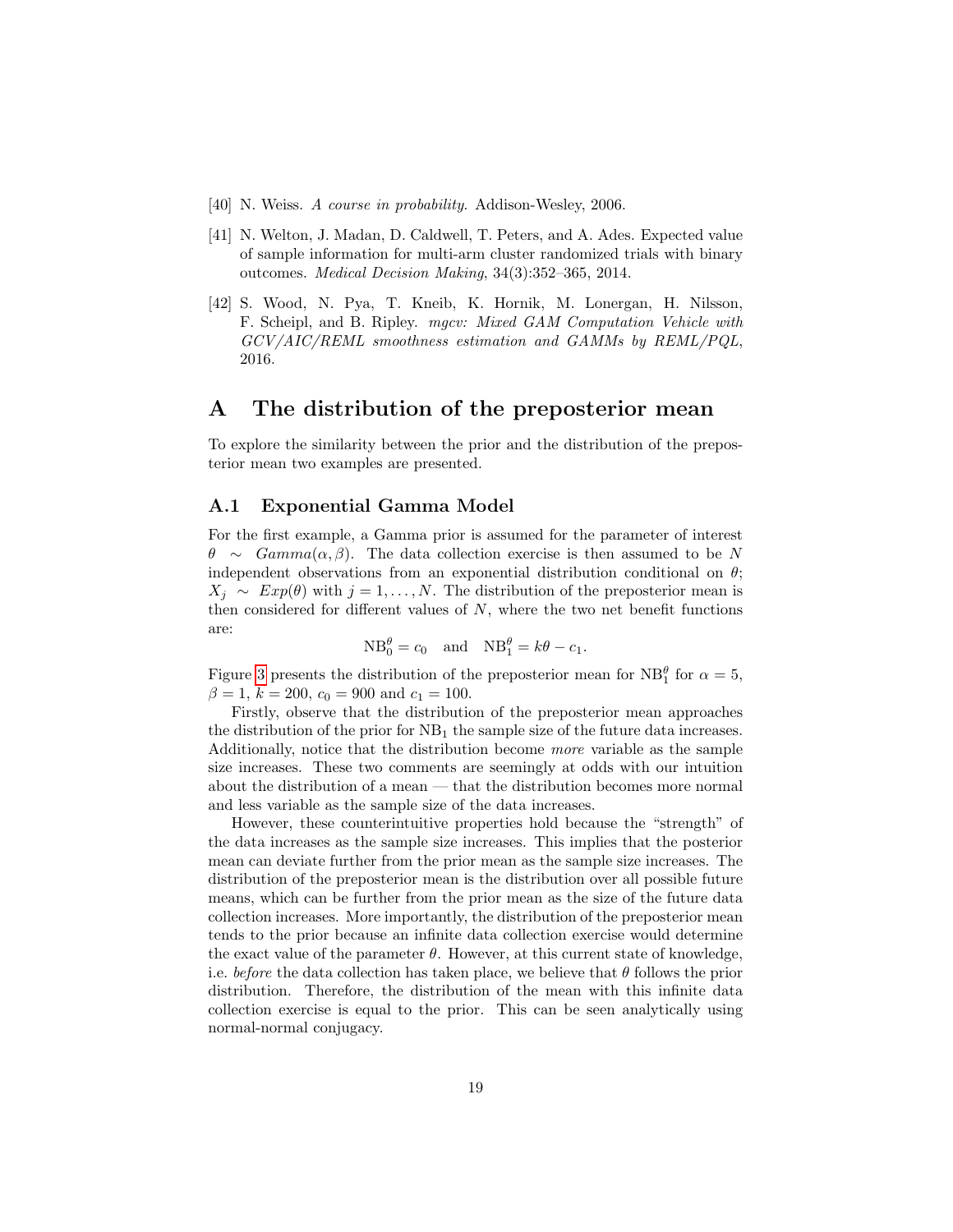<span id="page-19-0"></span>

Figure 3: The distribution of the exact preposterior mean for different samples sizes using Exponential-Gamma conjugacy, with the prior for the net benefit marked in black.

#### A.2 Normal Normal Model

For this example, the prior for  $\theta$  is taken as

 $\theta \sim N(\theta_0, \sigma_\theta^2)$ 

while the data collection exercise is  $N$  independent samples from

$$
X_i \sim N(\theta, \sigma_X^2).
$$

It is then assumed that the variances  $\sigma_{\theta}^2$  and  $\sigma_{\mathbf{X}}^2$  are known. This implies that the sample mean of X has a normal distribution, conditional  $\theta$  and that the prior-predictive distribution for  $\overline{X}$  is

$$
\bar{X} \sim N\left(\theta_0, \sigma_{\theta}^2 + \frac{\sigma_X^2}{N}\right).
$$

Finally, the net benefit functions for this example are given by

$$
NB_0^{\theta} = 0 \quad \text{and} \quad NB_1^{\theta} = k\theta - c.
$$

The preposterior mean for the INB is then

$$
E_{\theta|\mathbf{X}}(INB^{\theta}) = k \left( \frac{\sigma_{\mathbf{X}}^2}{\sigma_{\mathbf{X}}^2 + N\sigma_{\theta}^2} \theta_0 + \frac{\sigma_{\theta}^2}{\frac{\sigma_{\mathbf{X}}^2}{N} + \sigma_{\theta}^2} \bar{\mathbf{X}} \right) - c,
$$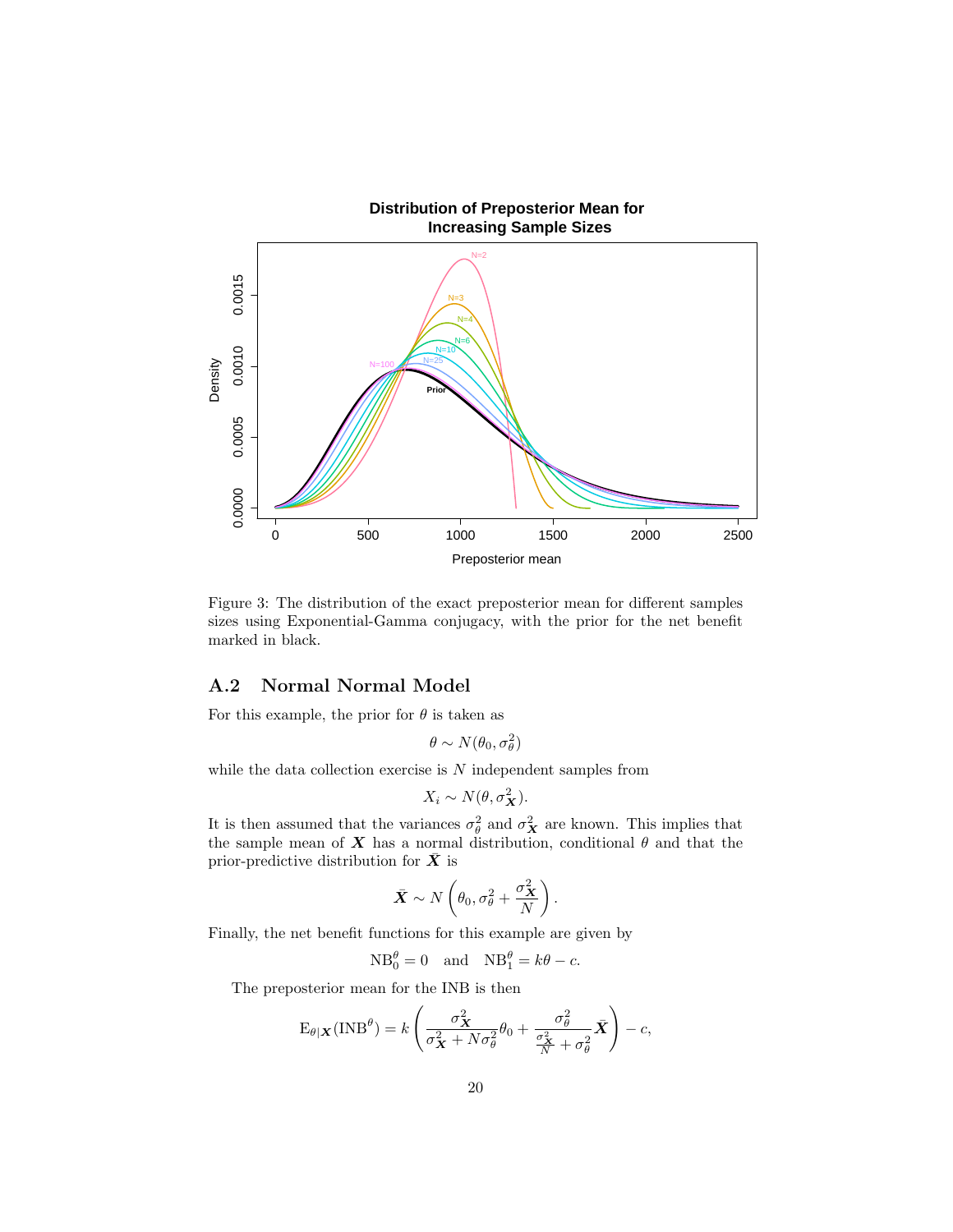which is a linear function of a normal distribution. Therefore, the distribution of the preposterior mean is normal with mean and variance equal to the mean and variance of the preposterior mean;

$$
\mathbf{E}_{\theta|\mathbf{X}}(\mathbf{INB}^{\theta}) \sim N\left(k\theta_0 - c, k^2 \frac{\sigma_{\theta}^4}{\frac{\sigma_{\mathbf{X}}^2}{N} + \sigma_{\theta}^2}\right)
$$

.

Firstly, note that the moment matching approximation for the distribution of the preposterior mean is  $a \text{ INB}^{\theta} + b$ . This is also a linear combination of a normal distribution implying that this approximation is exactly equal to the true distribution of the preposterior mean for the normal-normal conjugate setting.

Secondly, note that as  $N \to \infty$ , it is clear that the variance of the preposterior mean INB<sup> $\theta$ </sup> tends to  $k^2 \sigma_{\theta}^2$ , meaning that the distribution of the preposterior mean tends to the prior for the incremental net benefit. Another way to think of this is that, as  $N \to \infty$ , the sample mean  $\bar{X}$  is tends to the mean of  $X_i$ . However, in a Bayesian setting, the underlying mean  $\theta$  is subject to uncertainty modeled using the prior.

Additionally, observe that, as the sample size increases, the denominator of the variance decreases. Clearly, therefore, the distribution of the preposterior mean gets more variable as the sample size increases. Again, this confirms as more information is contained in the data, i.e. the sample size increases, the posterior mean can be "pulled" further from the prior mean and so the distribution of the preposterior mean becomes more variable.

Finally, it is trivial to see how the distribution of the preposterior mean is dependent on the prior. Firstly, is it centred on the prior mean. In addition to this, the variance of the distribution of the preposterior mean is strongly influenced by the prior variance for realistic sample sizes. Finally, the distributional assumptions for the prior clearly impact the distribution of the preposterior mean. Therefore, the moment matching method simply utilises this information as typically we will already have access to samples from the prior.

These analytical results give confirmation that the moment matching method will be suitable in normal-normal settings. This next section briefly discusses why this method is suitable in other settings.

## A.3 Using moment matching to estimate the distribution of the preposterior mean

Firstly, consider whether the approximation is suitable in two extreme cases. At one extreme, assume that  $\boldsymbol{X}$  is independent of the underlying model parameters:  $p(X | \theta) = p(X)$ . Evidently, this setting would never occur as decision makers only consider data collection that would aid the decision making process. Nevertheless, if the sample is independent of the model parameters then the distribution of the preposterior mean is a point mass at the prior mean

$$
\mathrm{E}_{\boldsymbol{\theta}|\boldsymbol{X}}\left[\mathrm{NB}_{t}^{\boldsymbol{\theta}}\right]=\mathrm{E}_{\boldsymbol{\theta}}\left[\mathrm{NB}_{t}^{\boldsymbol{\theta}}\right],
$$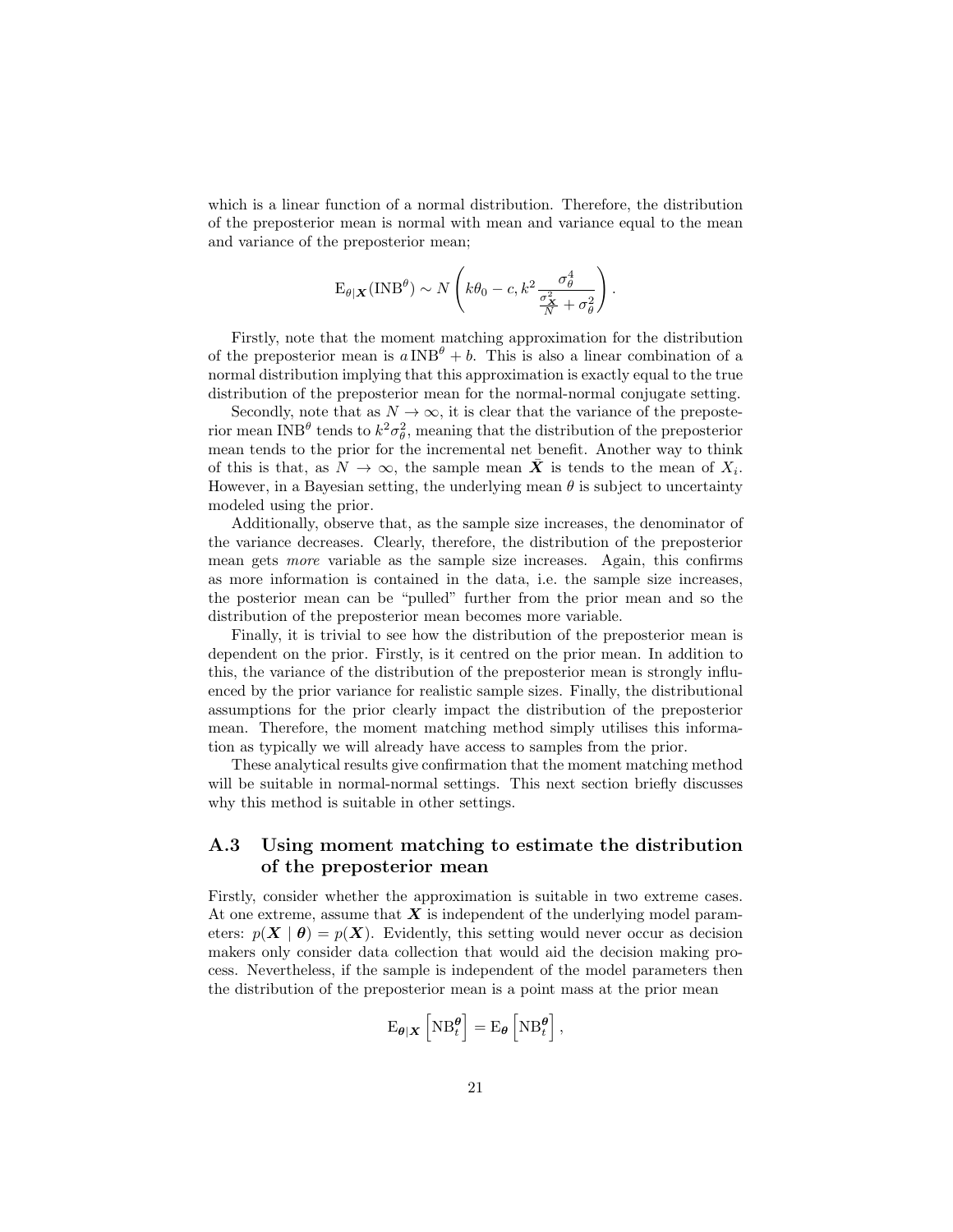by the condition of independence.

Using the definition for the constants  $a$  and  $b$  from the main paper, note that

$$
a = \sqrt{\frac{\text{Var}\left[\text{E}_{\theta|\boldsymbol{X}}\left[\text{NB}_t^{\theta}\right]\right]}{\text{Var}_{\theta}\left[\text{NB}_t^{\theta}\right]}} = 0
$$

and

$$
b = \mathrm{E}_{\theta} \left[ \mathrm{NB}_{t}^{\theta} \right] (1 - a) = \mathrm{E}_{\theta} \left[ \mathrm{NB}_{t}^{\theta} \right].
$$

Therefore, the moment matching approximation is also equal to the prior mean. This means that, if  $X$  is independent, the moment matching approximation is exact. Clearly, this is a relatively unimportant result in practice but it does indicate that the approximation is roughly accurate when the variance of the preposterior mean is small.

At the other end of the scale, it can be shown that the moment matching approximation is exact when the sample is deterministically linked to the model parameters, i.e.  $\mathbf{X} = h(\boldsymbol{\theta})$  for some  $h(\cdot)$ . In this setting the *conditional* mean for the net benefit is equal to the net benefit since, if the value for  $X$  is known, then the exact  $NB_t^{\theta}$  value is also known. In a similar manner to above it can be shown that  $a = 1$  and  $b = 0$  so the approximation for the distribution of the preposterior mean is equal to  $NB_t^{\theta}$  which, again, is exactly as required. Therefore, as the variance of the preposterior mean increases, the approximation becomes exact for all distributions. This has a practical implication since, provided the posterior is consistent, this approximation is accurate for large sample sizes.

To extend these ideas, this approximation is accurate for moderate  $N$  when the posterior mean net benefit is a weighted average between the prior mean and a data summary

$$
\mathrm{E}_{\theta|\boldsymbol{X}}\left[\mathrm{NB}_{t}^{\theta}\right] = c \mathrm{E}_{\theta}\left[\mathrm{NB}_{t}^{\theta}\right] + d \; g(\boldsymbol{X}),
$$

where c and d are constants and  $g(\cdot)$  is an arbitrarily complex function of the data which must have a similar density to  $NB_t^{\theta}$ . As seen previously, this is true in approximately normal settings and additionally, the first condition is true for all conjugate settings in the exponential family [\[16\]](#page-16-13). Determining whether the second condition is true is more challenging but in general it holds sufficiently well provided  $N > 20$ .

The following examples demonstrate that for very small sample sizes the moment matching approximation can give biased estimates in non-normal settings. However, this bias is minimal for realistic sample sizes and decreases as the sample size N increases past about 20.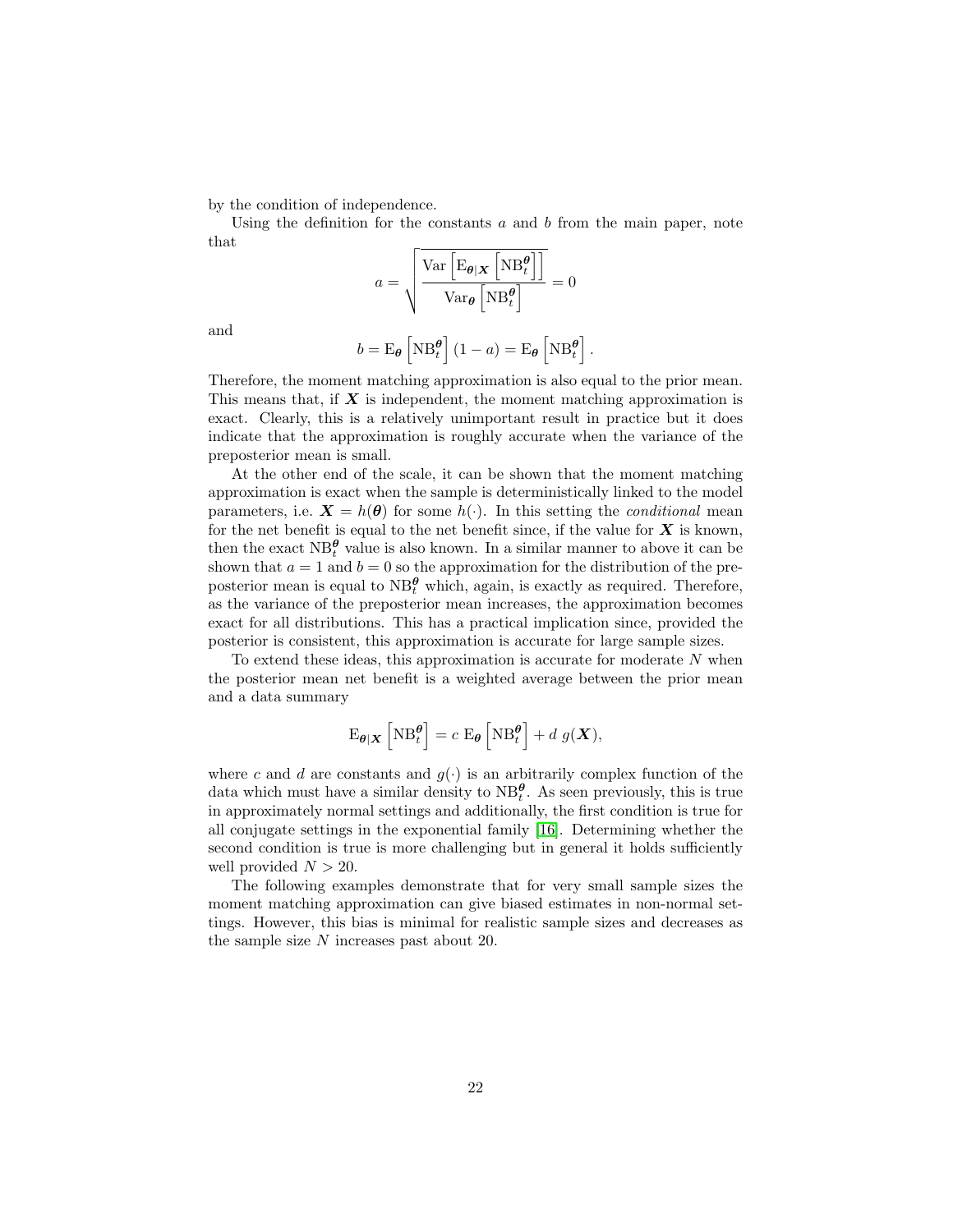## B Examples

#### B.1 Discrete Sampling

To consider the moment matching approximating for discrete samples, the example from the paper is considered. Recall that the parameter  $\theta$  is modelled using a uniform prior  $\theta \sim Uniform(1, 1)$  and the data have a binomial distribution  $X | \theta \sim Bin(N, \theta)$ . The two net benefit functions are then  $NB_0^{\theta} = 0$  and  $NB_1^{\theta} = k\theta - c.$ 

In this setting, the approximation of the distribution of the preposterior mean could be poor, as  $X$  is discrete. This implies that the distribution of the preposterior mean is discrete, while the prior for  $NB_1^{\theta}$  is continuous. For example, when the binomial sample size  $N = 1$ , there are 2 equally likely possible samples,  $X = 0$  and  $X = 1$ , implying that there are two equally likely possible preposterior means;  $\mu_1^0 = \frac{k}{3} - c$  or  $\mu_1^1 = \frac{2k}{3} - c$ . Clearly, this distribution can never be well approximated by a shifted and rescaled beta distribution.

Nonetheless, to investigate when a continuous approximation is suitably accurate, the EVSI is estimated for different binomial sample sizes N. As conjugate models are used, it is possible to calculate both the EVSI and the variance of the preposterior mean analytically. The true variance of the preposterior mean is then used to rescale the simulated observations from  $\text{INB}^{\theta}$ . While the variance of the preposterior mean is known, the moment matching estimator for the EVSI is still random as simulated values are taken from the prior for  $\theta$ . Therefore, 10 000 different simulations of size 10 000 were taken from the prior for  $\theta$  and used to calculate the EVSI. This gives the sampling distribution of the EVSI estimator which should be centred on the true value for the EVSI.

Figure [4](#page-23-0) shows the sampling distribution of the EVSI estimator for different N where the red line gives the true EVSI. Clearly the EVSI estimator for  $N = 1$ has a significant downward bias as the sampling distribution does not include the true EVSI value of 1667 (top LHS). Therefore, the weighted prior distribution is not a suitable approximation for the distribution of the preposterior mean for  $N = 1$ . However, as N increases, the bias decreases, becoming negligible for  $N = 10$ . Therefore, even if the distribution of the preposterior mean is discrete, the moment matching approximation is suitably accurate when  $N$  is sufficiently large.

### B.2 Non-linear mean function with Exponential-Gamma Example

To investigate the moment matching further consider, the Gamma-Exponential example:  $\theta \sim \text{Gamma}(\alpha, \beta), X_j \sim \text{Exp}(\theta), j = 1, ..., N$  and net benefit functions are:

 $NB_0^{\theta} = c_0$  and  $NB_1^{\theta} = k\theta - c_1$ ,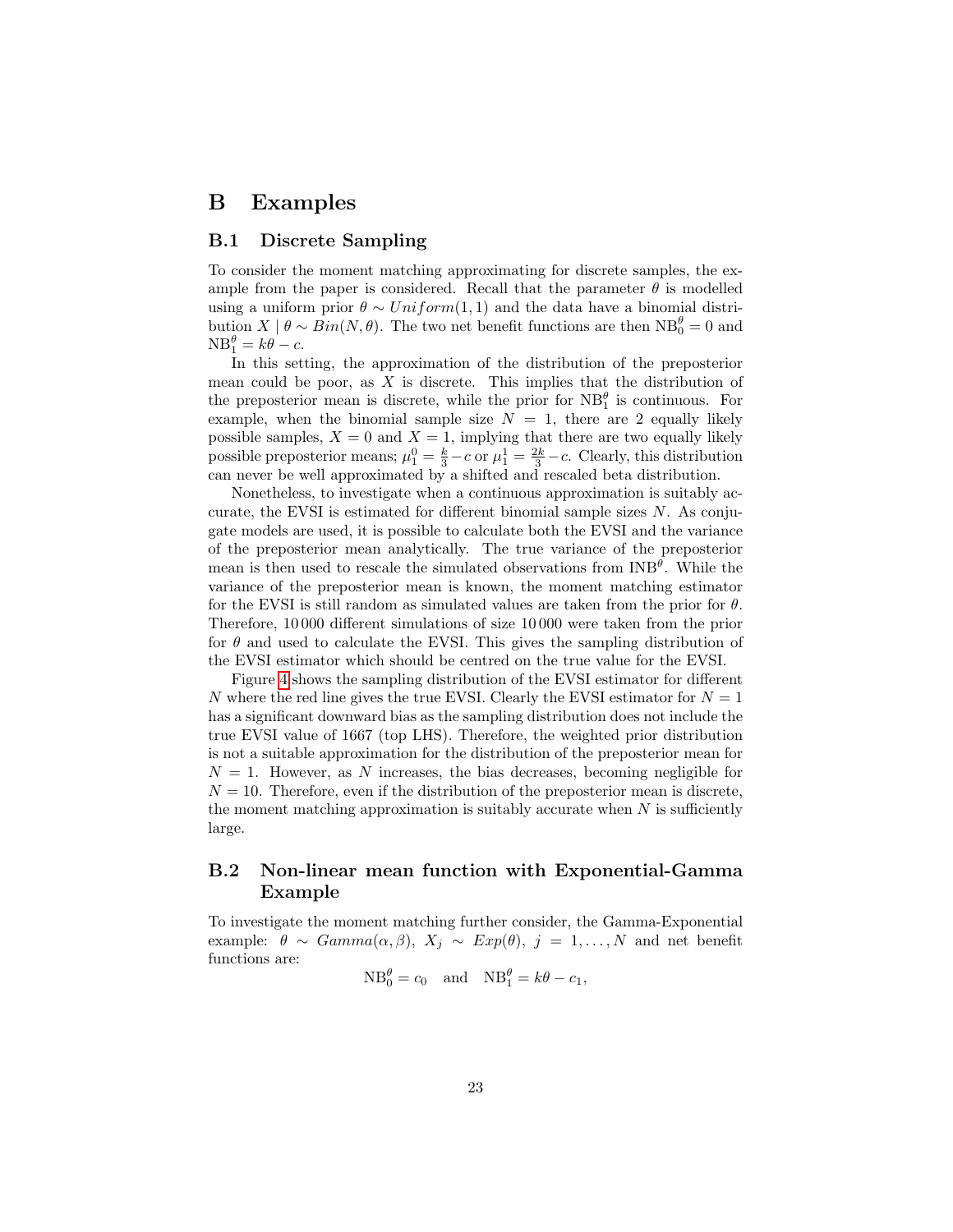<span id="page-23-0"></span>

Figure 4: The distribution of the EVSI estimator over 10 000 different simulations from the prior of  $\theta$  for 4 different sample sizes for  $X$  for the Beta-Binomial conjugate model. The red line represents the analytical value of the EVSI.

with  $\alpha = 5, \beta = 1, k = 200$  and  $c_0 = 900$  and  $c_1 = 100$  as in Figure [3.](#page-19-0) This implies that the preposterior mean is equal to

$$
\mu_1^{\mathbf{X}} = \mathbf{E}_{\theta|\mathbf{X}} \left[ \mathbf{N} \mathbf{B}_1^{\theta} \right] = k \frac{\alpha + N}{\beta + \sum_{i=1}^N X_i} - c_1,
$$

which, in turn, means that both the variance of the preposterior mean and the EVSI can be found analytically. Therefore, poor estimation of the EVSI using moment matching is because the distribution of the data summary is not similar enough to the prior.

Figure [5](#page-24-0) shows the sampling distribution of the EVSI values, over different prior samples, for different values of N. Clearly, the moment matching approximation gives a biased EVSI estimate for small samples. However, this bias is at most 4% of the total EVSI value, meaning that it is likely to be sufficiently accurate for decision making. However, note that the EVSI estimate is slightly biased for small sample sizes so this method performs better with more realistic sample sizes. This is because the distribution of the preposterior mean tends to the prior as the sample size increases, see Figure [3.](#page-19-0)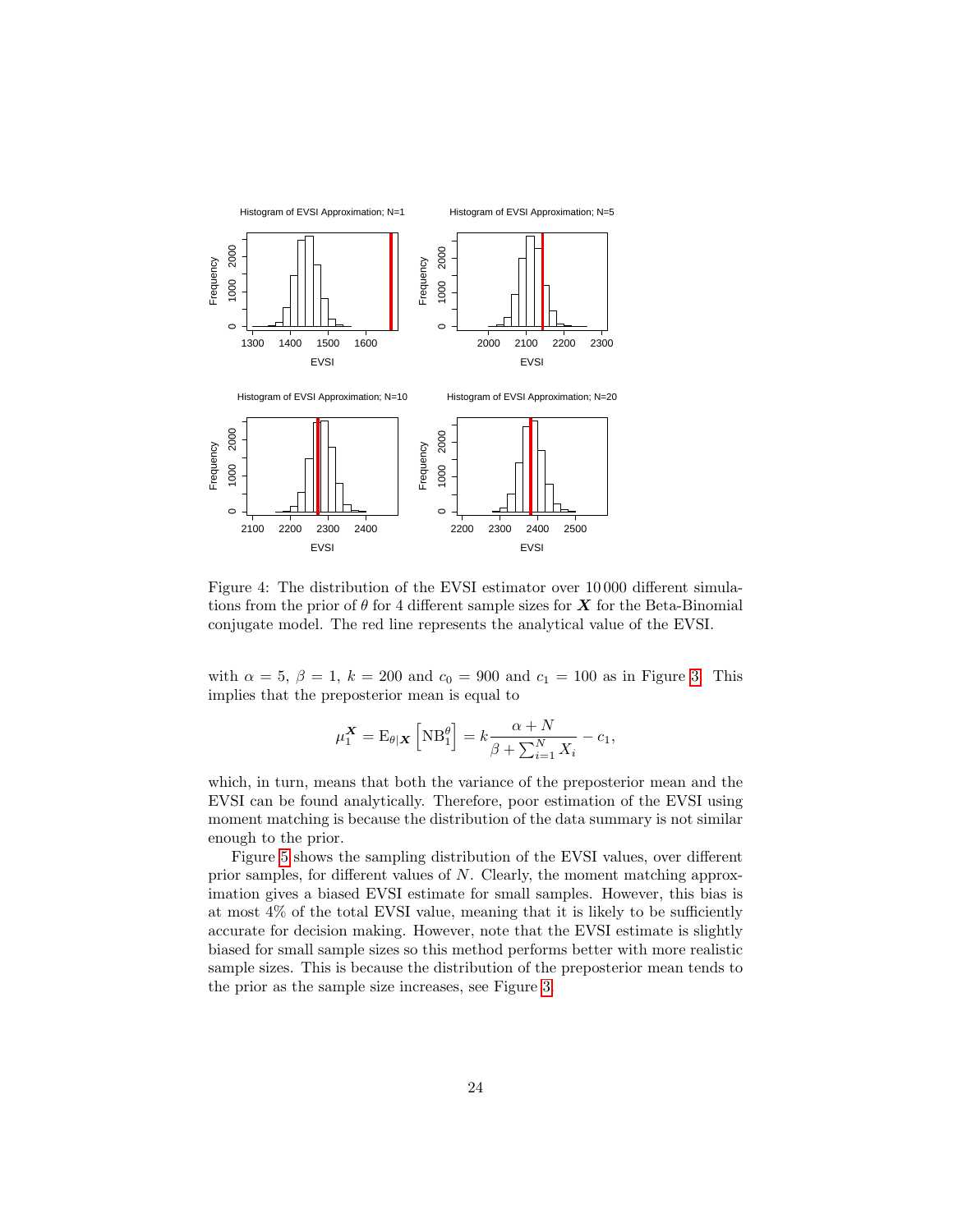<span id="page-24-0"></span>

Figure 5: The distribution of the EVSI estimator over 10 000 different simulations from the prior of  $\theta$  for 4 different samples sizes for X using the Exponential-Gamma conjugate model. The red line represents the analytic value of the EVSI,

## C Estimating the variance of the preposterior mean

To investigate whether quadrature is suitable when the prior for the  $INB^{\theta}$  is highly non-normal, we introduce a new model. In this setting,  $INB^{\theta} = \theta^2 - 5$ where  $\theta$  is normal a priori with mean 0 and precision 0.2:  $\theta \sim N(0, 5)$ . The data collection is then assumed to be 10 independent observations  $X_j \sim N(\theta, 1)$ for  $j = 1, \ldots, 10$ . We can easily find the posterior for  $\theta$  efficiently but the form of the INB induces a highly non-normal prior. In this setting, the EVSI and the variance of the preposterior mean are estimated using efficient Monte Carlo methods [\[1\]](#page-15-0) with 10000 samples from the prior for the INB<sup> $\theta$ </sup>. The EVSI is estimated as 2.00 and the variance of the preposterior mean is 35.20.

Recall that the estimation method for the variance of the preposterior mean requires  $Q$  points spaced throughout the PSA values of  $\theta$ . In this practise, these are the Q quantiles for  $\theta$ , i.e. the  $S_{\overline{Q+1}}$ -th  $\theta$  values in an ordered sample, with  $q = 1, \ldots, Q$ . Figure [6](#page-25-0) then shows the average estimate, over 500 posterior simulations of 1 000, of the preposterior variance for increasing values of Q up to  $Q = 100$  — this means that 1000 simulations were taken from Q different posterior distributions to estimate the variance of the preposterior mean and then this was repeated 500 times to give a measure of accuracy. The red line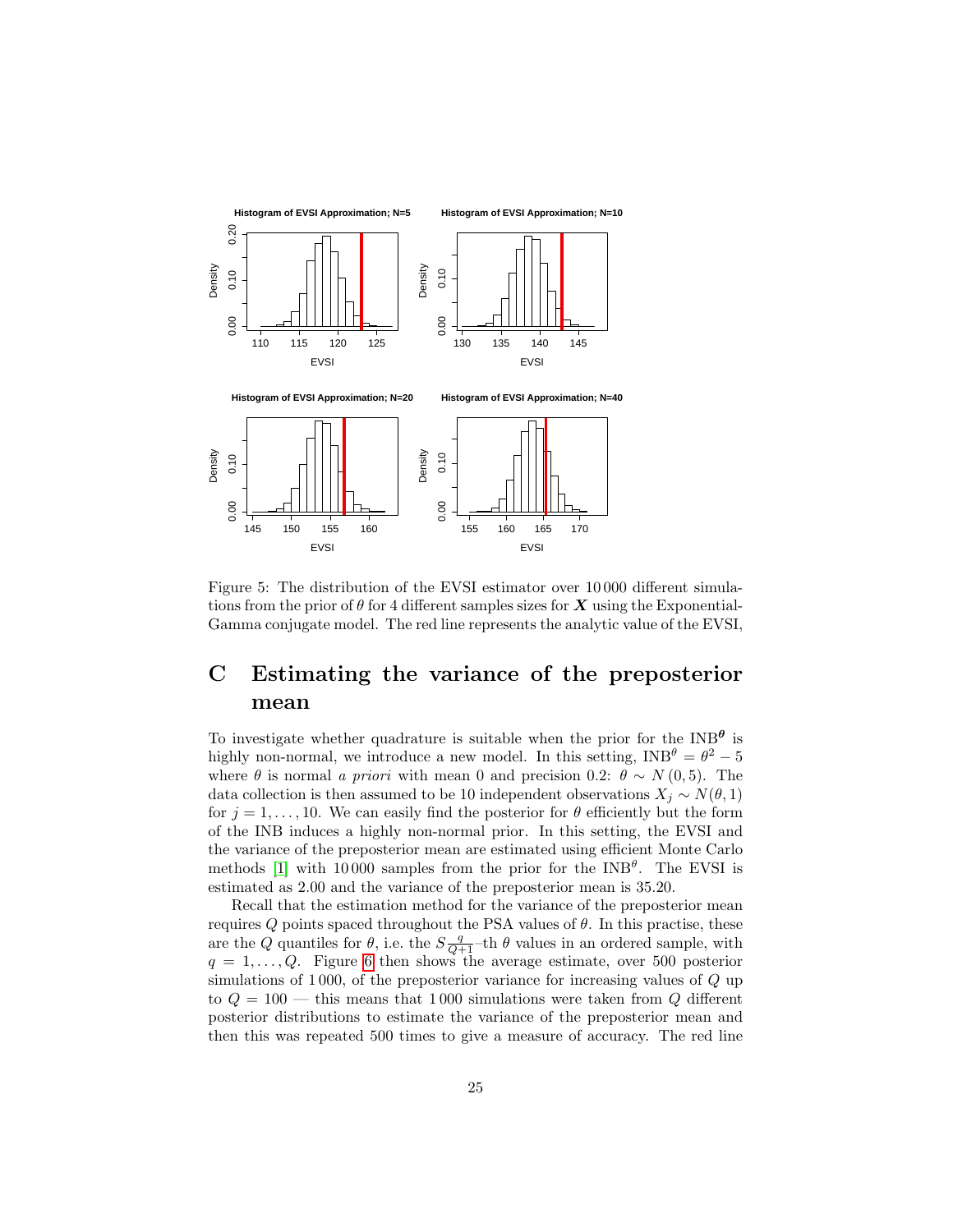<span id="page-25-0"></span>

Figure 6: The estimate of the variance of the preposterior mean for increasing numbers of quadrature points. The red line gives the variance of the preposterior mean calculated using all the samples in the prior for  $\theta$ . The dashed lines are the standard errors for the estimates of the variance of the preposterior mean.

in Figure [6](#page-25-0) is the variance of the preposterior distribution estimated using the method from Ades et al. [\[1\]](#page-15-0). The dashed lines indicate plus or minus one standard deviation from the mean estimate of the variance of the preposterior distribution for the different values of Q.

In general, the estimation method for the variance of the preposterior mean produces biased estimates for small values of  $Q$ . However, when  $Q > 30$ , the true variance is within one standard deviation of the average estimate for the variance of the preposterior mean. Note also that the estimate becomes more accurate as Q increases but this is at the cost of computational time. Therefore, it is recommended to keep Q between 30 and 50.

<span id="page-25-1"></span>Table 1: The EVSI estimate for different numbers of posterior samples using the moment matching method.

| Number of simulations |      |      |      | 5    |            | 10         | $\infty$ |
|-----------------------|------|------|------|------|------------|------------|----------|
| Estimate of EVSI      | 2.30 | 2.24 | 2.20 | 2.16 | 2.12       | 2.10       | 2.00     |
| Percentage Bias       | 0.15 | 0.12 | 0.10 | 0.08 | $0.06\,$   | $\rm 0.05$ | 0.00     |
| Number of simulations | 20   | 30   | 40   | 50   | 75         | 100        | $\infty$ |
| Estimate of EVSI      | 2.06 | 2.05 | 2.03 | 2.02 | 2.01       | 2.01       | 2.00     |
| Percentage Bias       | 0.03 | 0.02 | 0.02 | 0.01 | $\rm 0.01$ | $\rm 0.01$ | 0.00     |

To confirm this, table [1](#page-25-1) records the EVSI estimate and its bias due to using the moment matching method and the variance estimates in Figure [6.](#page-25-0) Note that, the EVSI is upwardly biased by this bias drops below  $0.02\%$  for  $Q >$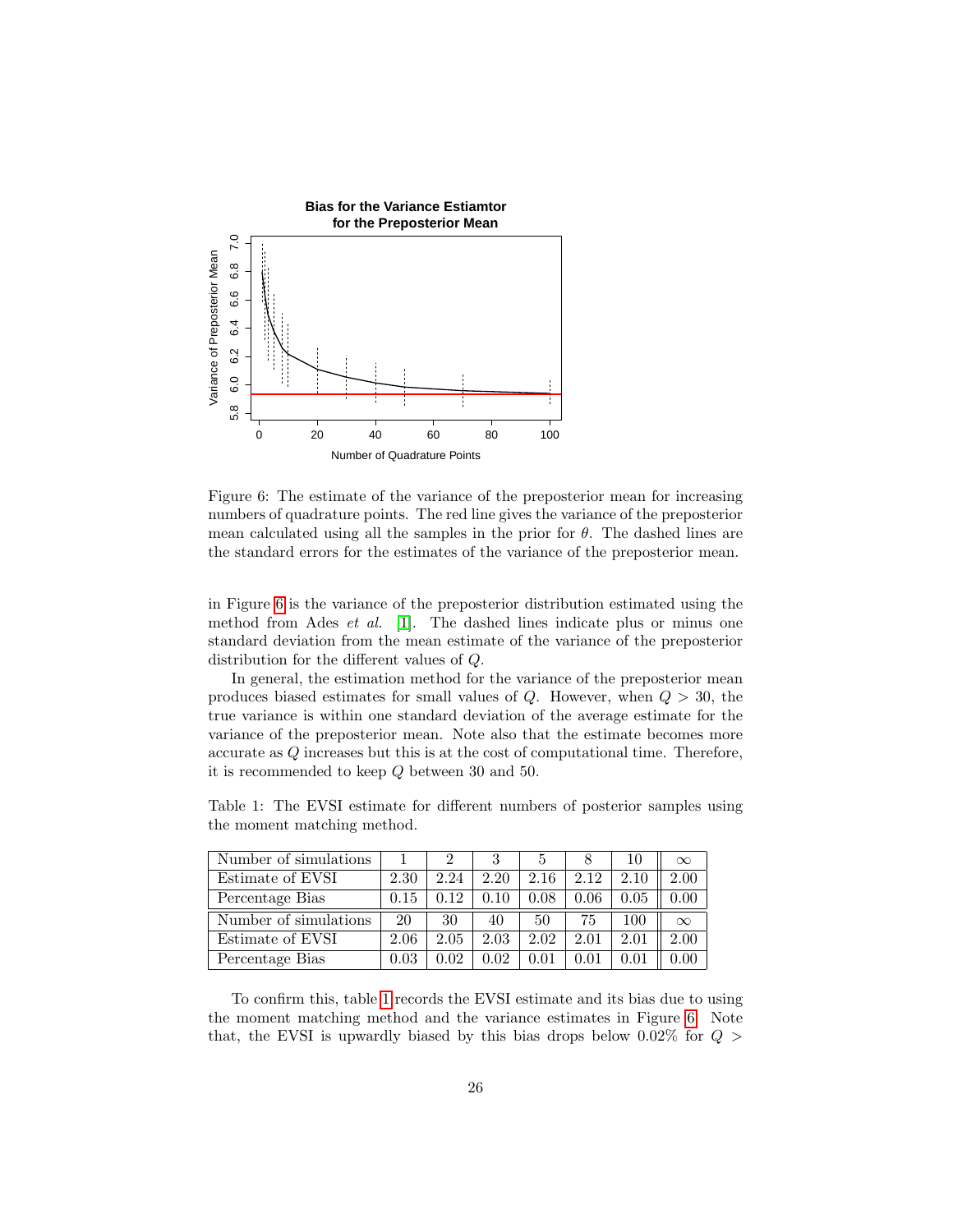30. Therefore, a relatively small number of quadrature points can be used to estimate the variance of the preposterior mean, even in significantly non-normal settings.

```
\quad \textbf{D} \quad \textbf{Code to calculate the EVSI for } \phi_3^T \textbf{ and } \phi_3^C3
```

```
set.seed(2000)
library(mgcv)
library(boot)
library(R2jags)
###Prior for INB###
N<-1000000
L < -30Qe<-inv.logit(rnorm(N,0.6,sqrt(1/6)))
Qse<-1
Ce<-200000
Ct < -15000Cse<-100000
Pc<-rbeta(N,15,85)
Pse<-rbeta(N,3,9)
OR<-exp(rnorm(N,-1.5,sqrt(1/3)))
Pt<-inv.logit(log(Pc/(1-Pc))+log(OR))
lambda<-75000
NB1<-Pc*(lambda*L*(1+Qe)/2-Ce)+
  (1-Pc)*lambda*L
NB2<-Pse*Pt*(lambda*(L*(1+Qe)/2-Qse)-(Ct+Cse+Ce))+
  Pse*(1-Pt)*(lambda*(L-Qse)-(Ct+Cse))+
  (1-Pse)*Pt*(1ambda*L*(1+Qe)/2-(Ct+Ce))+(1-Pse)*(1-Pt)*(lambda*L-Ct)INB<-NB2-NB1
###Prior Variance###
pr.var<-var(INB)
###Strong et al. Method
Dc<-rbinom(1e+06,200,Pc)
Dt<-rbinom(1e+06,200,Pt)
fitted.X<-gam(INB~te(Dc,Dt))$fitted
EVSI.Strong<-mean(pmax(fitted.X,0))-max(mean(fitted.X))
###Moment Matching
#JAGS model
model<-function(){
```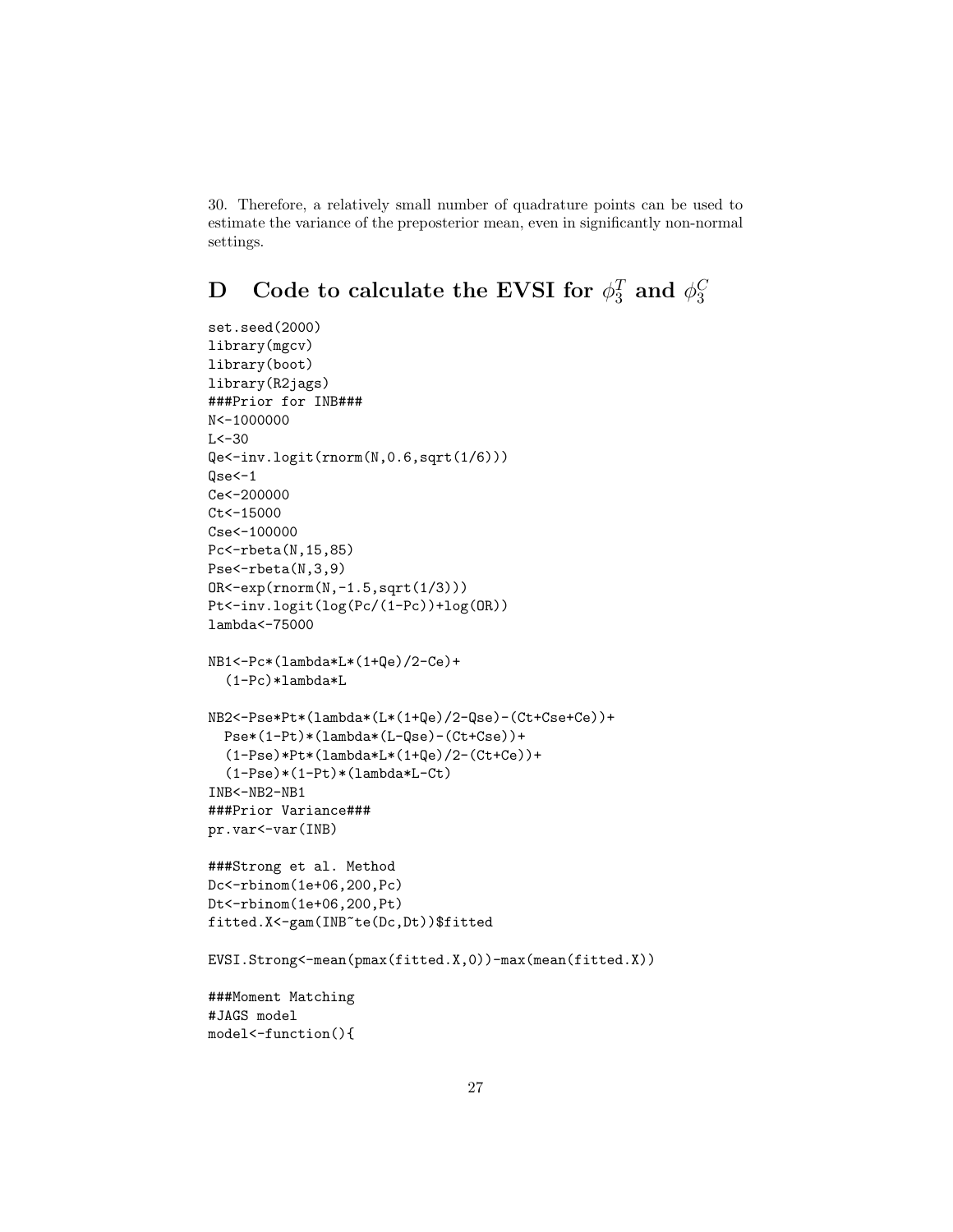```
Pc~dbeta(15,85)
 Pse<sup>~</sup>dbeta(3,9)
 OR.log^{\sim}dnorm(-1.5,3)OR<-exp(OR.log)
 Pt<-exp(log(Pc/(1-Pc))+OR.log)/(exp(log(Pc/(1-Pc))+OR.log)+1)
  Qe.log~dnorm(0.6,6)
  Qe<-exp(Qe.log)/(exp(Qe.log)+1)
 #Future Sample
 Dc~dbin(Pc,200)
 Dt~dbin(Pt,200)
 NB1<-Pc*(lambda*L*(1+Qe)/2-Ce)+
    (1-Pc)*lambda*L
 NB2<-Pse*Pt*(lambda*(L*(1+Qe)/2-Qse)-(Ct+Cse+Ce))+
   Pse*(1-Pt)*(lambda*(L-Qse)-(Ct+Cse))+
    (1-Pse)*Pt*(1ambda*L*(1+Qe)/2-(Ct+Ce))+(1-Pse)*(1-Pt)*(lambda*L-Ct)
 INB<-NB2-NB1
}
Q < -30var.post<-array()
#Calculate the posterior variance
for(i in 1:Q){
 #Sample the data
 Dc<-rbinom(1,200,quantile(Pc,i/(Q+1)))
 Dt<-rbinom(1,200,quantile(Pt,i/(Q+1)))
 #Running the JAGS model
 dataJags <- list(Dt=Dt,Dc=Dc,L=L,Qse=Qse,Ce=Ce,Ct=Ct,Cse=Cse,lambda=lambda)
 params<-c("INB","Pt","Pc")
 n.iter <- 10000
 n.burnin <- 1000
 post <- jags(dataJags, inits=NULL, params, model=model, n.iter=n.iter,
                    n.burnin=n.burnin,DIC=FALSE)
 #Calculate posterior variance
 var.post[i]<-var(post$BUGSoutput$sims.list$INB)
}
#Calculating EVSI
fitted.full<-gam(INB~te(Pc,Pt))$fitted
sd.prepost<-sqrt(pr.var-mean(var.post))
#Perform moment matching
samp.prepost<-(fitted.full-mean(fitted.full))/sd(fitted.full)*
```